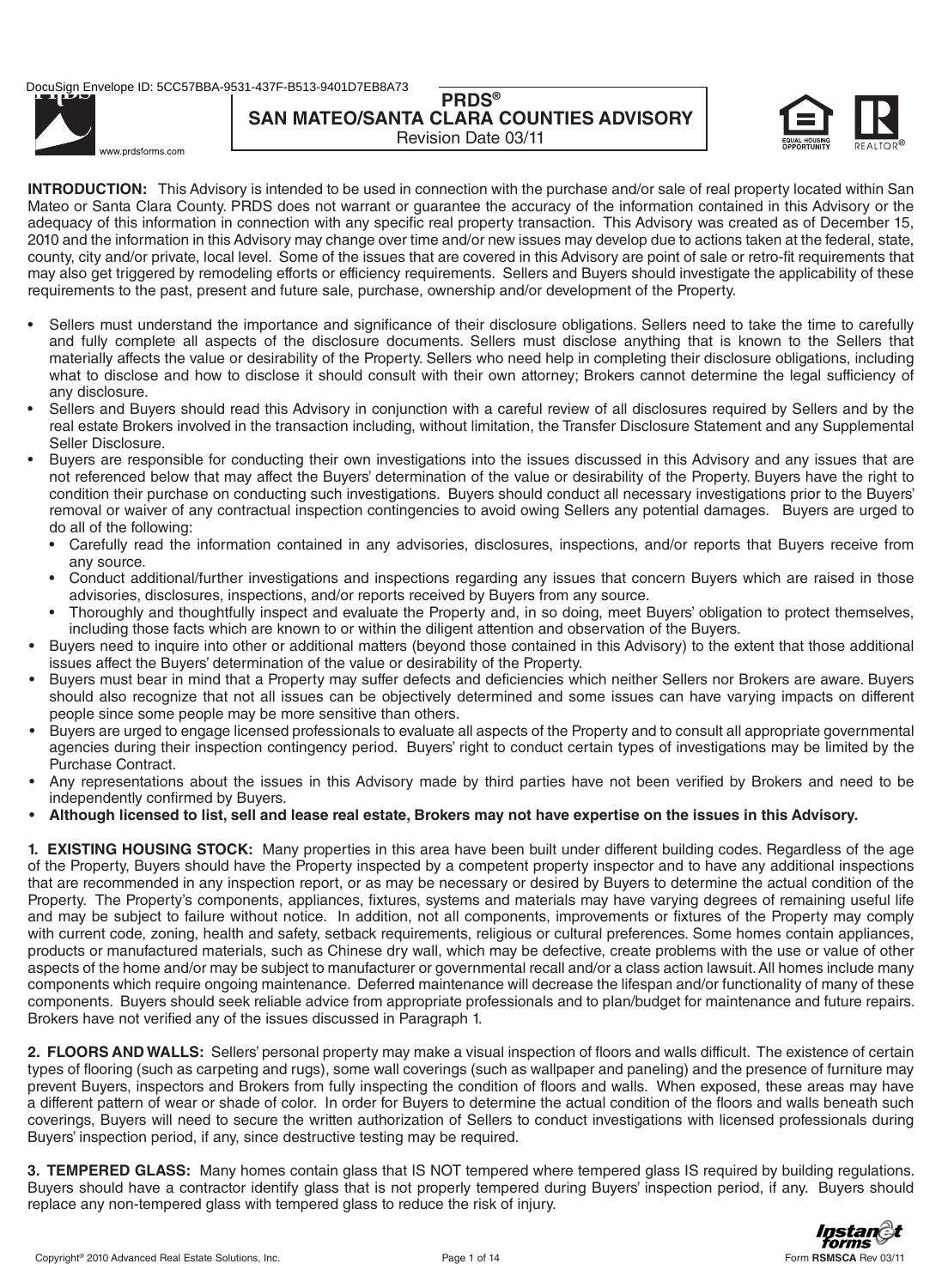**4. FIREPLACES, WOOD-BURNING APPLIANCES AND SPARK ARRESTORS:** If the Property has a fireplace or wood-burning appliance, it may be subject to ordinances that may restrict or prohibit usage. Many cities and towns have enacted or are considering ordinances that may affect existing and future fireplaces or wood-burning appliances at the Property, including but not limited to the need for spark arrestors on chimneys. Buyers should contact all relevant public agencies regarding the applicability of this type of ordinance to Buyers' intended use of the Property.

**5. SIZE AND AGE:** Any representations regarding square footage, number of rooms, or age of Property improvements that have been obtained from third parties have not been verified by Brokers. Such figures, including those from assessor's records, are only approximations, may not be accurate and should not be relied upon. If square footage, number of rooms or age of the Property is important to Buyers, then Buyers must verify same by hiring an appraiser during Buyers' inspection period, if any.

**6. SEPTIC SYSTEMS AND WASTEWATER TREATMENT SYSTEM REGULATIONS:** If the Property has a Septic System (usually consisting of a septic tank, cesspool, leach lines, a leach field, pits, or a combination thereof), Buyers should obtain a current, written inspection report from a licensed professional regarding the condition and adequacy of the System for the Buyers' specific needs. Visual inspection of the tank alone is insufficient. Buyers' lender or government agencies may require an inspection and testing of the Septic System. Brokers make no representations as to the condition, capacity, operability or expandability of the Septic System.

Expansion or remodeling of the dwelling may be restricted or even denied due to the existence of a Septic System. Securing approval for changes in the dwelling may be conditioned upon testing, removal, repair, expansion, or other changes to the System (e.g., connection to sewer system) which may be expensive. The Septic System may not be in compliance with current or future code requirements and code compliance may be required for any future work done on the Property. Buyers should investigate these issues at appropriate government agencies and with appropriate, licensed professionals (e.g., architects, contractors, engineers) during Buyers' inspection period, if any. For more information about OWTS/Septic System regulations, Buyers should contact the State Water Resources Control Board at (916) 341-5250 and by reviewing the SWRCB's website: http://www.swrcb.ca.gov/ab885/index.html.

**7. SEWERS AND SEWER LATERALS:** A number of public sanitary districts and private sanitary entities serve various communities and some have different rules and regulations regarding fees and costs. Buyers need to determine whether or not the Property is part of such a district and Buyers need to make arrangements with the Seller to transfer any necessary rights to any private sanitary entities. Some sanitary districts and private entities have implemented various requirements, restrictions and costs relating to participation, usage, maintenance, and type of equipment used in connection with sewers, such as sewer lateral clean-outs, backflow prevention devices and drainage into sewer systems. Many cities have enacted ordinances requiring the abatement of sewer laterals (from the building served to the clean out in the city's right of way) which are leaking. Such ordinances require testing and repair of sewer laterals prior to sale under certain circumstances. Testing of the sewer laterals may be required when remodeling or expanding the residence. Buyers should contact the applicable public district or private entity to determine what, if any, action must be taken with respect to sewer systems and sewer laterals.

Even though the Property may be located in a sanitary district or subject to a sewer assessment does not guarantee that any given Property is in fact connected to the sewer system. There may be a separate cost for the installation and connection of the Property to the sewer system and/or other actions that must be taken by Sellers and Buyers to transfer rights. Buyers should retain qualified professionals to evaluate the Property so as to determine the existence and condition of any sewer connections; that evaluation may require a video "scoping" of the system and/or pressure testing.

Brokers have not verified any of the issues discussed in Paragraph 7.

**8. WATER AND WELL SYSTEMS:** The Property may be served by a well, a spring, public or private water systems, or a combination thereof. Buyers should hire appropriate professionals to determine the water source and have the water system and its components inspected. Water may contain bacteria, chemicals, metal, minerals, and/or may emit odors. The availability, quantity, quality and potability of the water should be tested and some cities require testing of water pressure. Results of such testing may vary by season and may change over time due to geological events and other factors. Any testing and/or inspection of water availability, quantity, quality and/or potability should be conducted by qualified professionals and contacting appropriate governmental agencies. Brokers have not verified any of the issues discussed in Paragraph 8.

Recent studies have revealed that some wells in Morgan Hill and San Martin contain the chemical perchlorate. Other wells in Santa Clara County may be contaminated by this or other chemicals. Any questions about possible chemical contamination, including but not limited to its impact on any given Property, should be directed to the Santa Clara Valley Water District by calling (408) 265-2607 or visiting their website at www.valleywater.org.

The Santa Clara Valley Water District manages water resources and provides stewardship for the county's five watersheds, including 10 reservoirs (such as the Anderson Reservoir), hundreds of miles of streams and groundwater basins. The District captures local rainfall in the reservoirs throughout the winter months. Then in the spring and summer, the District makes releases from the reservoirs to replenish the underground water supply. Because the amount of local rainfall cannot be predicted, there is no way to guarantee that any given Reservoir will fill up each winter or that there will be sufficient water for all purposes, including recreation facilities. Brokers are not experts on this topic. Buyers can obtain additional information from the Santa Clara Valley Water District by calling (408) 265-2607 or go to the following website: www.valleywater.org.

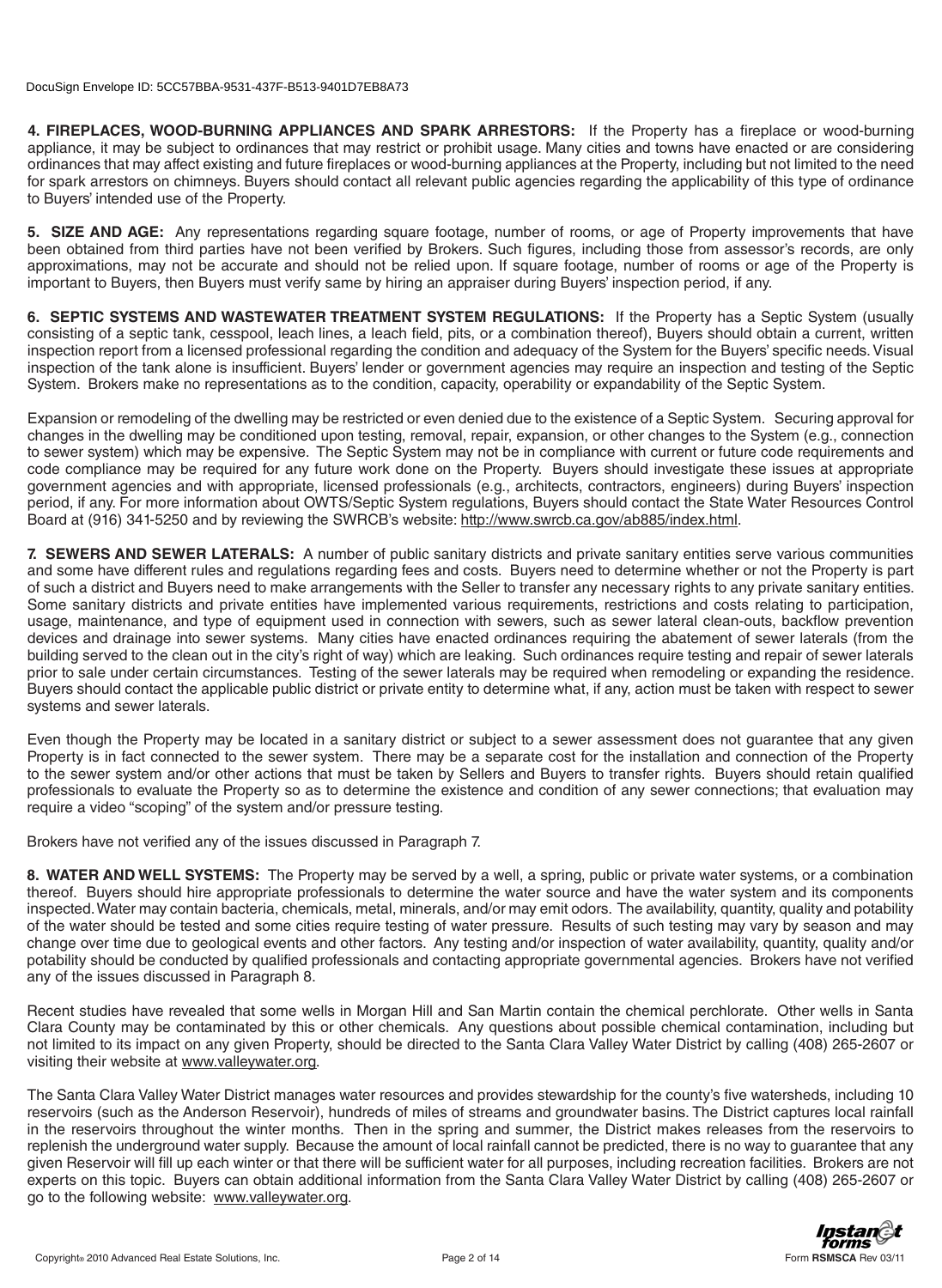**9. WATER SHORTAGES AND CONSERVATION:** The Property may be subject to water shortages, conservation, usage and other measures, such as water hook-up restrictions and, at various times, rationing including the need to bring in water from outside sources. The policies of local water districts and/or the city or county in which the Property is located can result in limitations on the amount of water available to the Property, restrictions on the use of water, and an increasingly graduated cost per unit of water use, including, but not limited to, penalties for excess usage. For further information, Buyers should contact the supplier of water to the Property regarding the supplier's current or anticipated policies on water usage and to determine the extent to which those policies may affect Buyers' intended use of the Property. If the Property is serviced by a private well or private water system, drought conditions and/or a low water table may make it necessary to arrange, through a private supplier, for delivery of water to the Property. Buyer should contact water supply companies for the costs involved.

**10. WET WEATHER CONDITIONS:** California experiences a wide range of weather conditions and at times has heavier than usual rainfall. During heavy rains, properties may become susceptible to earth movement, drainage problems and/or flooding. Properties which may not have experienced past water intrusion into or under improvements may experience these conditions due to weatherrelated phenomena. Sellers are obligated to disclose to Buyers those defects or conditions known to Sellers which affect the value or desirability of the Property; however, not all Sellers may be aware of recent changes in the condition of a Property or its improvements caused by unusually wet weather. Buyer should investigate these issues and conditions with licensed geotechnical engineers or other licensed engineers during Buyers' inspection period, if any.

**11. WATER INTRUSION:** Many homes suffer from water intrusion or leakage. The possible causes of water intrusion are varied, and may include defective construction, faulty grading, deterioration of building materials and absence of waterproofing. Water intrusion can cause serious damage to the Property including but not limited to wood rot, mold, mildew and even damage to the structural integrity of the Property. The cost of repairing and remediating water intrusion damage and its causes can be very significant. The existence and cause of water intrusion is often difficult to detect. Simply because there is no visual evidence of water intrusion does not mean that such intrusion does not exist. Buyers should have the Property inspected for water intrusion by a licensed professional during Buyers' inspection period, if any.

**12. GROUND WATER, NATURAL SPRINGS AND WATER RUNOFF:** Some properties have high water tables that can lead to water intrusion problems, intensify mold growth and compromise the stability of soils and/or foundations. High water tables may affect septic systems, wells and the use and enjoyment of the land, particularly during months of heavy rain. Many properties have natural springs and/or rain water runoff issues that may result in standing water, dry rot, flooding, mold, foundation failure or other potential water damage to improvements. Hillside properties or properties with retaining walls may be more susceptible to these issues. Buyers should retain geo-technical engineers and some civil engineers to help evaluate the effect of high water tables on the Property and when necessary consider drainage modifications to protect the structure and improve the value, development, use, and/or enjoyment of the surrounding area. If the Sellers' disclosures, any visual inspection of the Property, or any professional inspection report indicates a past or current water-related issue, Buyers are strongly encouraged to thoroughly investigate the problem, even if it is common to the area to determine its cause and the possible repair cost to rectify the problem with licensed professionals during the Buyers' inspection period, if any. Brokers have not verified any of the issues discussed in Paragraph 12.

**13. CREEKS AND CULVERTS:** Many properties are impacted by creeks (a narrow channel or small stream) and/or a culvert (a manmade structure used to enclose a flowing body of water which is usually designed to allow water to pass underneath a road or other structures). If the Property includes, abuts or is near a creek or culvert, Buyer should investigate the possibility of flooding and/or water intrusion that may result from those water sources with licensed professionals during Buyers' inspection period, if any. In addition, federal, state, county and some city entities and agencies have enacted regulations regarding creeks and culverts.

Some municipalities have implemented land management programs to keep creeks and groundwater clean. Due to pressures from development, all potential sources of environmental pollution are coming under public scrutiny, including farming and horse property. Buyers should investigate the County's land management programs during their inspection period, if any, at the following website: http://www.sccgov.org.

**14. LEVEES:** A levee is an embankment to prevent a river or body of water from flooding bordering land. Due to proximity to various bodies of water and waterways, several geographic areas have existing levees or require the construction of a levee(s). The Federal Emergency Management Agency ("FEMA") is responsible for certifying that any existing or proposed levees will protect an area against certain flood levels. FEMA is in the process of digitizing and updating their Flood Insurance Rate Maps ("FIRM") for several areas. All levees must be properly maintained and FEMA has indicated that certain levees need to be improved. The current and future existence or condition of a levee may impact the need for flood insurance. Brokers are not qualified to determine whether or not the Property is or will be impacted by the existence, maintenance, improvement or construction of any levee. For more information contact the relevant County government or FEMA at http://www.fema.gov.

**15. WOOD DESTROYING PESTS AND ORGANISMS:** The presence of wood destroying pests or organisms can cause damage to the structures on the Property. To determine whether such pests or organisms are present, Buyer should have the Property inspected during Buyers' inspection period, if any, by a licensed structural pest control company which will issue a written report separated into two sections: Section 1 will identify areas where current infestation or infection is evident. Section 2 will identify conditions which will likely lead to infestation or infection. The costs for such inspection, and for any repairs, should be agreed upon as part of the Purchase Contract.

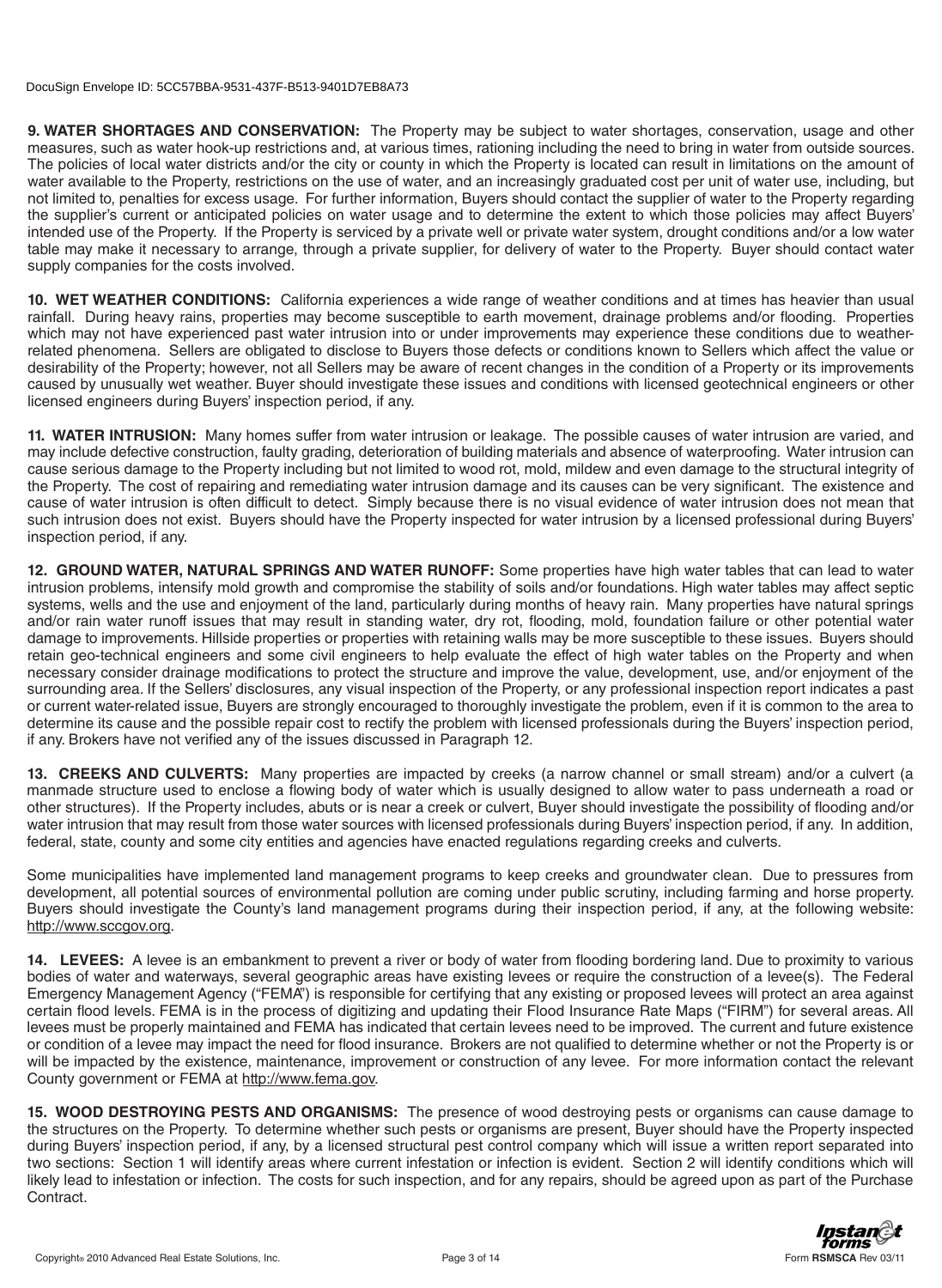**16. PETS, ANIMALS AND PESTS:** Current or previous owner(s) may have had domestic and/or other indoor or outdoor animals on the Property; animals can cause various types of damage to Property. Odors from animal urine or waste may be dormant for long periods and then become active because of heat, humidity or other factors such as some cleaning techniques, or be temporarily masked by other odors such as fresh paint or new carpet. Animal urine and feces can also damage floors, floor coverings, walls, baseboards, or other components. Additionally, animals can attract fleas, ticks and other pests that can remain on the Property after the animal has been removed. Complete elimination of odors and other problems created by animals may not be possible even by professional cleaning efforts or replacing carpets, pads and other affected components.

The Property may be subject to ordinances regulating the maintenance, breeding, number, or type of animals permitted, or other requirements such as spaying or neutering. Homeowner and Common Interest Associations often impose additional restrictions on animals. Buyers should investigate such restrictions during their inspection period, if any. Neighbors may have animals that can cause problems including but not limited to noise or odors. Common pets such as dogs can bark, cats are not easily contained, and in some cases more unusual animals (e.g. poultry, exotic birds, and reptiles) may create issues that impact the value, use and enjoyment of the Property.

California is home to a wide variety of animals, reptiles and insect life, including but not limited to ants, bedbugs, birds, bats, rodents, snakes and larger wild animals such as mountain lions and deer, some or all of which may enter or inhabit the Property and may be difficult to eliminate. These animals can damage landscaping, might be a hazard to people, pets or other animals and may cause issues that impact the Buyers' use and enjoyment of the property. Proximity to rural or open space areas increases this likelihood. If these are issues of concern, Buyers should discuss and/or investigate these issues with licensed professionals, including local animal/pest control companies, and/or other appropriate agencies or organizations during Buyers' inspection period, if any.

**17. POWER LINES AND POWER PLANTS:** Cities and counties receive electrical service through power lines from power plants that may be located in proximity to the Property. The Property may be impacted by an easement for the benefit or use of utilities and/ or impacted by the existence of high voltage lines, transformers, other types of power equipment and/or electro-magnetic fields. All areas have experienced power outages caused by various factors at various times. Buyers should investigate the impact that any of these issues may have on the value, development, use, and/or enjoyment of the Property with the local utility, the State Public Utilities Commission and appropriate professionals.

**18. UNDERGROUND UTILITIES AND PIPES:** Some communities have begun the process of relocating utility lines underground in order to remove the utility poles in the neighborhood. These projects can result in special tax assessments, increased costs for homeowners and temporary disruptions of the neighborhood. Water, natural gas and other types of fuels are delivered to communities through a network of underground pipes that are connected to residential and commercial properties. Some areas have been adversely impacted by disruptions to these underground pipes including but not limited to the destruction of homes. Buyers should investigate these issues with the appropriate municipality and/or Pacific Gas and Electric Company ("PG&E") to determine if the Property is or will be impacted by underground utilities and/or pipes.

**19. RE-KEYING:** Buyers are advised to re-key all locks upon possession. Alarms, if any, may be leased and should be serviced by professionals and codes should be changed. Garage door openers and remotes should be re-coded

**20. LOT SIZE AND BOUNDARIES:** Only a land surveyor can reliably confirm square footage, lot size, property corners and exact boundaries. Representations regarding these items in the Multiple Listing Service, advertisements, computer generated property profiles and data in property tax assessor records are often approximations, or based upon inaccurate or incomplete records. Fences, hedges, walls or other barriers may not represent actual boundary lines. Brokers have not verified any representations regarding lot size and boundaries. If these issues are material to Buyers, they should not rely on any representations without independently verifying the size and boundary locations by hiring a licensed surveyor to investigate these issues during Buyers' inspection period, if any.

**21. SOILS AND GEOLOGIC CONDITIONS:** All land in California is subject to settling, slippage, subsidence, earthquakes and other forms of movement. The geologic forces that have shaped California over the eons are still active today. Much of California has expansive or adobe soil which can expand and contract depending upon the amount of water in the soil. Soil expansion and contraction can cause movement or shifting of structures, foundations and the land. Hillside properties are frequently active or potentially active landslide areas which can negatively impact the Property itself and surrounding properties. The Property may be constructed on fill or improperly compacted soil and/or have inadequate drainage capability. Buyers should confirm the legality, enforceability and/or scope of any easements (whether recorded or not) to deal with all surface and ground water with an attorney. Additionally, the Property may have known or unknown mines, mills, caves or wells. Any of these issues can cause structural problems or destruction of improvements on the Property and/or impact the ability to develop the Property. Buyers should retain geo-technical engineers and/or some civil engineers to evaluate soil stability, grading, drainage and other soil conditions of the Property to determine how these forces may affect improvements to the Property, and when necessary consider drainage modifications to protect the structure and improve the use and enjoyment of the surrounding area. Buyers should not simply rely on geologists or companies that review governmental maps (see Paragraph 36) For further information, Buyers should contact licensed geo-technical professionals during Buyers' inspection period, if any.

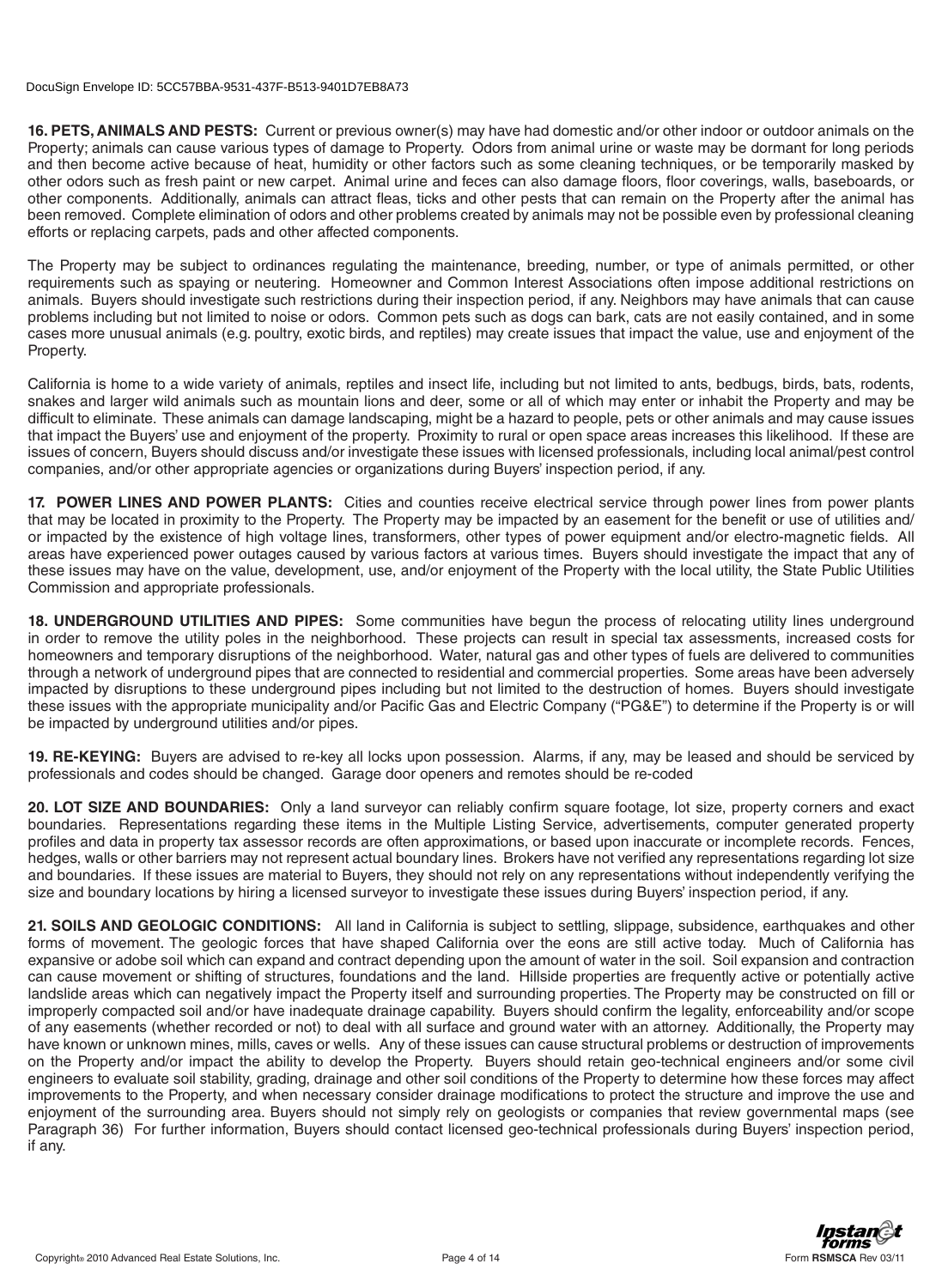**22. EASEMENTS, ENCROACHMENTS, PUBLIC TRAILS, ACCESS RIGHTS, PRIVATE ROADS & MAINTENANCE AGREEMENTS:**  Sellers need to disclose all known facts relating to the location, existence, maintenance and/or other obligations of any easement, access right, shared or private road/driveway, shared or private well systems and components, public trails and/or any possible encroachments affecting the Property. Buyers should investigate these issues by having a real estate attorney evaluate all relevant documents, whether recorded or not.

Some communities have created and maintain public trail systems which abut private residences. Trails may be used by pedestrians, bicyclists, horseback riders and other animals; as such, the proximity of public trails may impact the value, development, use and/or enjoyment of the Property.

Only a surveyor can confirm the exact location of easements, trails, shared or private roads/driveways and/or encroachments. There may be unrecorded easements, access rights, encroachments and other agreements affecting the Property that may not be known by the Sellers or cannot be determined by a survey and/or a title search. Representations regarding these issues in the Multiple Listing Service, advertisements, or plotted by a title company are often approximations, or based upon inaccurate or incomplete records.

The use or maintenance of the Property or other property(s) by Sellers or others may or may not establish an actual easement, access right, shared or private road, driveway, maintenance obligation or encroachment. Where no written agreement exists to establish a perceived use or obligation, Buyers should have these issues evaluated by a real estate attorney. Brokers have not verified any representations made by third parties regarding any matters indentified in Paragraph 22.

**23. VIEWS AND VIEW ORDINANCES:** Views from the Property may be affected by weather conditions, future development, growth of trees and vegetation on other properties and the use of any property within the line of sight of the Property. Buyers should review any Covenants, Conditions and Restrictions, government ordinances or regulations, or any other documentation which may impact views. Buyers should also contact neighboring property owners, government agencies, architects and homeowner associations, if any, during Buyers' inspection period, if any, to evaluate any issues that might impact the view. Brokers have not verified the ability to preserve existing views. Some cities and counties have view ordinances to protect existing views which may limit the planting of new trees, restrict the height of tees and limit future construction. Properties that are subject to a view easement may be required to maintain their landscaping so as to prevent any unreasonable obstructions to the views of other property owners. Certain trees that are part of the natural habitat may be exempt from these local ordinances. Often a view property will have recently trimmed trees and shrubs revealing the view; maintaining that view could entail not only trimming foliage on the Property, but may also involve enlisting the cooperation of their neighbors to keep their foliage trimmed, possibly at Buyers' expense. Cities and counties do not often take an active role in these issues; rather they tend to encourage private resolution of such disputes. Each municipality has a slightly different mechanism for handling these situations, and Buyers should review the applicable Municipal or County Code/Ordinance during Buyers' inspection period, if any.

**24. TREE ORDINANCES:** Several municipalities have enacted ordinances to regulate and control the removal of trees in any given area. Some cities have identified Heritage or other significant trees that must be protected or preserved in certain areas. Permits may be required to cut down, destroy, remove or relocate designated trees. Buyers should read any applicable tree preservation ordinances, check with relevant governmental entities and consult with an arborist during their inspection period, if any, to determine the health of trees and whether or not any special action can or must be taken with respect to any trees on the Property. Brokers cannot determine the health of trees and/or whether or not any tree is subject to any particular tree preservation ordinance. The City of San Jose requires Sellers to make specific disclosures to Buyers regarding street trees on a separate form prior to the sale of residential property. If the Property is in the City of San Jose, Buyers should not close escrow without receiving the Sellers' Street Tree Disclosure form.

**25. LAND LEASE:** Some developments are built on leased land which means: (a) Buyers will not own the land; (b) the right to occupy the land will terminate at some future time; (c) the cost to lease the land may increase in the future; (d) Buyers may not be able to obtain insurance; (e) the ability to obtain or the cost of initial and future financing of the Property may be impacted; and (f) the value, development, use and enjoyment of the Property may be impacted . This list may not identify all issues. Buyers should obtain a copy of the Land Lease and discuss the practical and legal implications of owning a home on leased land with their own attorney or other appropriate professionals.

**26. BUILDING PERMITS, ZONING AND CODE COMPLIANCE:** Any structure, or portion thereof, on the Property, including the original building, any addition, modification, remodel, repair, improvement or second unit may have been built without permits, not according to building codes, and/or in violation of zoning laws and/or may not legally be used or occupied as contemplated by Buyers (collectively referred to as "nonconforming"). The existence of a nonconforming improvement may have a negative impact on appraised value, ability to obtain financing, require a retrofit, impact habitability, preclude insurance coverage and/or result in fees, penalties and government enforcement actions. In some cases, nonconforming improvements may be subject to removal by local governmental agencies including building, planning, zoning, environmental health, and code enforcement. Nonconforming or illegal rental units may be required to be vacated and possibly torn down. It might not be possible to legalize and/or bring such nonconforming improvements up to current code because of zoning or permit issues and/or other legal or regulatory limitations. Even if a nonconforming improvement was built according to the then-existing code or zoning requirements, it may not be in compliance with current building standards or local zoning. As such, commencing any new construction or remodeling projects may not be possible or may require bringing nonconforming improvements into compliance with current requirements. It is also possible that local law may not allow nonconforming improvements that now exist to be rebuilt in the event of damage or destruction. While Sellers are obligated to disclose any known nonconforming improvements, Sellers may not be aware of all noncompliant or illegal improvements or uses especially those that were made prior to the Sellers' ownership of the Property.

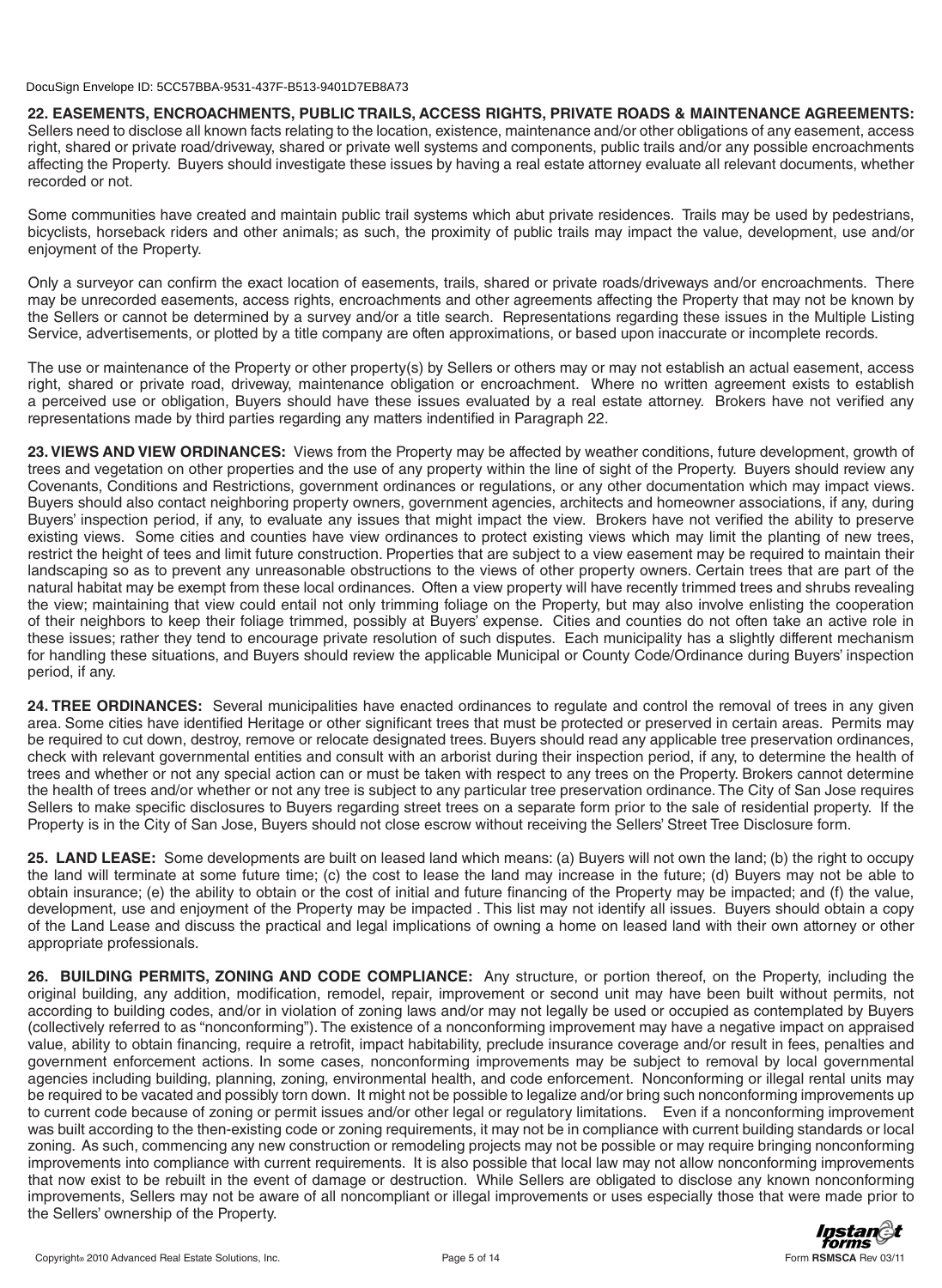Buyers are strongly urged to investigate the status of all possible nonconforming improvements by reviewing all files maintained by any governmental agencies for the Property including those listed above as well as obtaining the advice of contractors, architects, engineers or other professionals to verify the actual status of all permits, legal requirements and the effect of such requirements on past, current and future use of the Property, its development and size limitations during the Buyers' inspection period, if any. Brokers are not required by law to inspect public records and cannot determine the legal status of improvements based solely on their required visual inspection of the Property. Brokers have not verified any of the issues detailed in Paragraph 26 and thus cannot determine the ability of Buyers to change or develop the Property.

**27. FUTURE REPAIRS, REPLACEMENTS AND REMODELS:** Various governmental agencies impose limitations and restrictions regarding house size, configuration, design, materials and/or development of the Property. Replacement or repairs of certain systems or remodels of portions of Property may trigger requirements that homeowners comply with laws and regulations that either come into effect after Close of Escrow or are not required to be complied with until the replacement, repair or remodel has occurred. Permit or code requirements or building standards may change after Close of Escrow, resulting in increased costs to repair existing features or the inability to make any future repair, replacement, remodel or addition to the property. Changes to state and federal energy efficiency regulations impact the installation, replacement and some repairs of heating and air conditioning units (HVAC). State regulations require that when installing or replacing HVAC units, duct work must be tested for leaks in some coastal areas. Home warranty policies may not cover such inspections or repairs. For further information on any of these issues, Buyers should obtain the advice of contractors, architects, engineers or other professionals and investigate with the appropriate governmental agency (e.g. building, planning, zoning, environmental health, code enforcement), and/or the California Energy Commission's website http://www.energy.ca.gov/title24/changeout during Buyer's inspection period, if any.

Many people use unlicensed repair people to save money. However, using unlicensed repair people may create problems because they may not be qualified to do the work, they may not know all of the legal requirements for performance of that work, they may not have insurance, performance bonds or other means to enable them to financially stand behind the work performed.

Brokers have not verified any of the issues detailed in Paragraph 27 and thus cannot determine the ability of Buyers to change or develop the Property or the quality of work that has or will be performed by any repair people.

**28. SMOKE DETECTORS:** Some cities or counties may require a smoke detector inspection by a qualified inspector prior to the transfer of title Fire departments vary from District to District. Sellers and Buyers should contact the appropriate governmental agency and all applicable regulators regarding the type, number and/or location of smoke detectors. Buyers need to determine if an inspection or additional documentation is needed to certify proper installation and operation of the smoke detectors as well as the impact that these issues may have on the value, use, enjoyment or development of the Property.

**29. EPA REQUIREMENTS FOR PRE-1978 HOUSING:** Beginning October 1, 2010, U.S. Environmental Protection Agency (EPA) regulations require, among other things: (a) that contractors be certified before performing work in homes built before 1978, (b) the use of lead-safe practices and other actions aimed at preventing lead poisoning, and (c) that property owners who wish to renovate, repair, or prepare surfaces for painting in pre-1978 rental housing or space rented by child-care facilities must, before beginning work, also be certified and follow the lead-safe work practices required by EPA's Renovation, Repair and Remodeling rule. For further information, contact the U.S. EPA's Lead Information Center at 1-800-424-LEAD [5323], or go to: http://www.epa.gov. See also Paragraph 41 of this Advisory.

**30. HISTORICAL DESIGNATION, COASTAL COMMISSION, AND OTHER RESTRICTIONS ON IMPROVEMENTS AND LAND USE:**  The Property may be designated as a historical landmark, protected by historical conservancy, subject to an architectural or landscaping review process, within the jurisdiction of the California Coastal Commission or other government agency, or subject to a contract preserving use of all or part of the Property for agriculture or open space. Specific structures, sites, trails, roads and natural features may be identified in a General Plan or local Specific Plan as requiring special treatment. If the Property is so designated then there may be restrictions on Buyers' ability to retain existing features of the Property, develop, remodel, improve, build or rebuild any of the structures and/or remove or trim trees or other landscaping. Buyers should investigate these issues during Buyer's inspection period, if any, by contacting the applicable governmental entities.

**31. RETROFIT, SAFETY & SECURITY REQUIREMENTS:** State and/or local laws may require installation of barriers, access alarms, self-latching mechanisms and/or other measures to decrease the risk to children and others of existing swimming pools and hot tubs. State and/or local law may require the installation of certain locking mechanisms on doors and window bars, operable smoke and carbon monoxide detectors, bracing or strapping of water heaters, and completion of a corresponding written statement of compliance that is delivered to Buyers. Some local governments may impose additional retrofit standards, including, but not limited to, installing low-flow toilets and showerheads, gas shut-off valves, spark arresters and tempered glass. Unless specifically agreed in the Purchase Contract, the Property may not be in complete compliance with applicable requirements. To determine the retrofit requirements for the Property, consult with the appropriate government agencies; to determine the extent to which the Property complies with such standards, and the costs, if any, of compliance consult licensed construction professionals.

**32. RENTAL PROPERTY:** Some cities and counties impose restrictions that limit the rent that can be charged to a tenant, the maximum number of tenants who can occupy the property and the right of the landlord to terminate a tenancy and the costs to do so. Buyers should investigate the issue with the appropriate governmental authority and/or an attorney during Buyers' inspection period, if any.

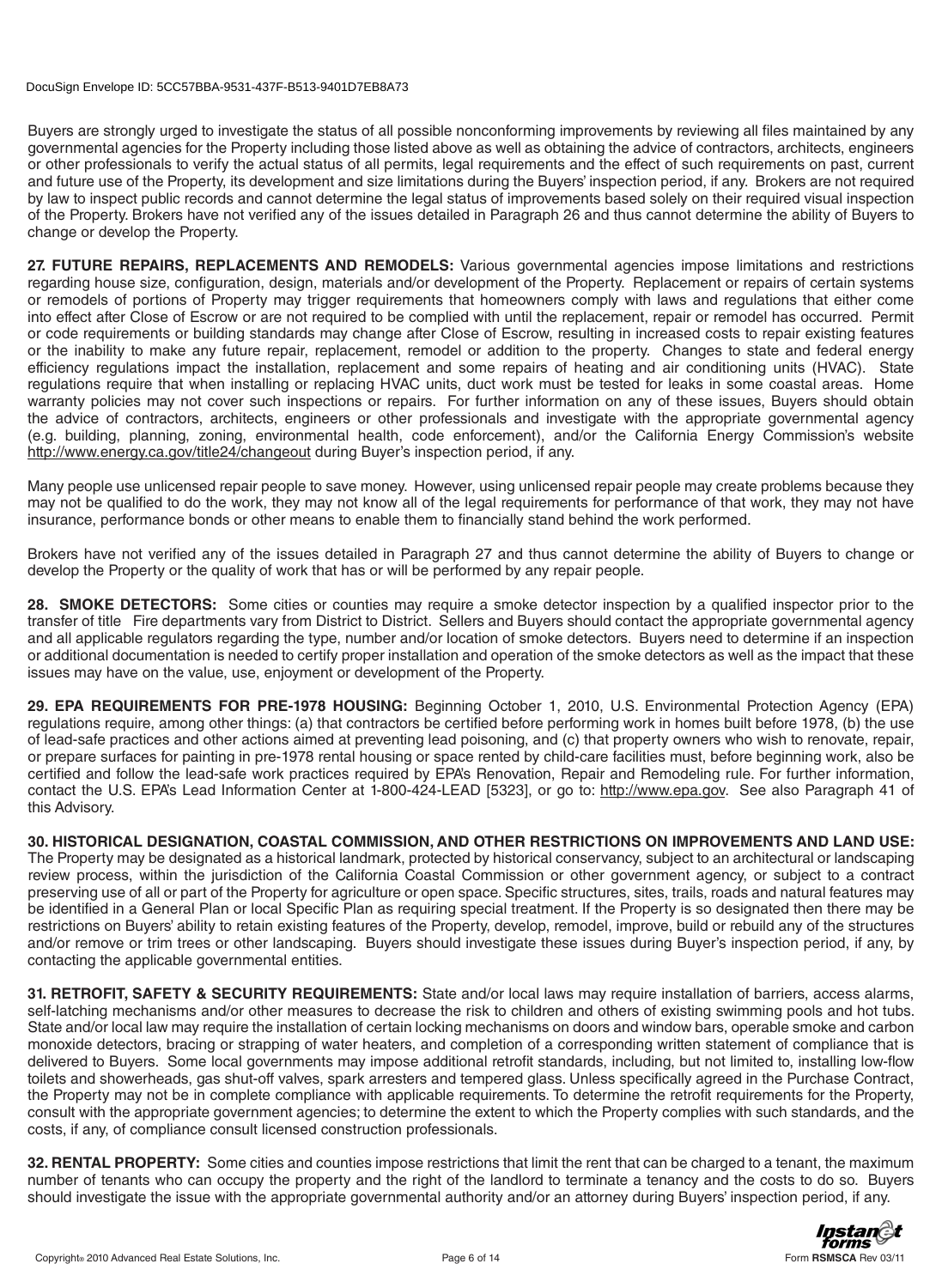**33. 1915 BOND AND MELLO-ROOS COMMUNITY AND OTHER FACILITIES DISTRICTS:** The Property may be subject to an improvement bond assessment under the Improvement Bond Act of 1915 and/or a levy of a special tax pursuant to a Mello-Roos community facilities or other district.The existence of Mello-Roos and 1915 Bond districts will be reported in a report by a Natural Hazard Disclosure (NHD) company. Most other assessment districts will be reported in the Preliminary Report from the title company. Still others may be disclosed by Sellers or local disclosure. Sellers are generally required to make a good faith effort to obtain a disclosure notice from any local agency collecting such taxes and deliver such notice to Buyers.The responsibility for prorating or paying taxes and assessments should be determined as part of the negotiations for the Purchase Agreement.

# **34. NOTICE OF YOUR "SUPPLEMENTAL" PROPERTY TAX BILL: Pursuant to Civil Code § 1102.6(c), Seller or Seller's agent is required to provide the following "Notice of our "Supplemental" Tax Bill" to the Buyer.**

"California property tax law requires the Assessor to revalue real property at the time the ownership of property changes. Because of this law, you may receive one or two supplemental tax bills, depending on when your loan closes.

"The supplemental tax bills are not mailed to your lender. If you have arranged for your property tax payments to be paid through an impound account, the supplemental tax bill will not be paid by your lender. It is your responsibility to pay these supplemental bills directly to the Tax Collector.

"If you have any questions regarding this matter, please call your Tax Collector's Office."

Although this statutory Supplemental Tax Bill Notice refers to a loan closing as a trigger, it is actually the change of ownership which triggers this reassessment. Therefore, the Property can be reassessed even if there is no loan involved in the purchase of the Property. The Purchase Agreement may allocate supplemental tax bills received after the Close of Escrow to the Buyer. For further information concerning these matters, Buyer should contact the County Assessor or Tax Collector. Parcel and other types of taxes may be added and/or increase over time.

**35. FIRPTA/CALIFORNIA WITHHOLDING:** Federal law requires Buyers to withhold and remit to the Internal Revenue Service 10% of the purchase price if a Seller is a non-resident alien, unless an exemption applies. Sellers may avoid withholding by providing Buyers with a statement of non-foreign status. The statement must be signed by each Seller under penalty of perjury and include each Seller's taxpayer identification number or by having a Qualified Substitute such as the escrow holder, state under penalty of perjury that the Substitute has the required taxpayer identification information. Buyers can also avoid the federal withholding requirement if the Property price is \$300,000 or less and the Buyers sign an affidavit stating that the Buyers intend to occupy the Property as a principal residence.

California law requires that Buyers withhold and remit to the California Franchise Tax Board 3 1/3% of the purchase price unless the Sellers sign an affidavit that the Property was the Seller's (or the decedent's if a trust or probate sale) principal residence or that the sales price is \$100,000 or less or another exemption applies. Exemptions from withholding also apply to legal entities such as corporations, LLCs, and partnerships. Brokers cannot give tax or legal advice. Buyers and Sellers should seek advice from a CPA, attorney or taxing authority.

**36. NATURAL HAZARDS DISCLOSURE:** Unless exempt, Sellers must disclose known natural hazards on the Natural Hazards Disclosure Statement ("NHDS") form. Sellers generally retain the services of a third party Natural Hazards Disclosure ("NHD") company to review public records and maps to provide that information to Buyers. Even if a Seller is exempt or is otherwise not required to provide the NHDS, Buyers should still obtain a report from an NHD company regarding the natural hazards which could affect the use and development of the Property. Some NHD companies provide information based upon federal, state, county and local sources, but these sources are not always consistent with each other, the maps relied upon may change over time, and the thoroughness of the report may vary depending upon the company chosen and/or the cost of the report. Buyers should carefully review all of the sources relied upon in the NHD report. Not all NHD companies use the same sources and/or some do not include all of the local information. Buyers should not rely exclusively on the NHDS or the accompanying NHD reports for all information regarding natural hazards which may affect the Property. Buyers who have questions about any NHD reports should contact the NHD Company that issued that NHD report. Although some NHD providers are licensed geologists, they are not conducting a geological examination of the Property. Buyers should have the actual Property inspected by a licensed geologist, geotechnical engineer, or other licensed professionals to evaluate the past and current condition of the Property, so as to assess its value, future use and development. Brokers are not qualified to determine the location or extent of natural hazards and/or to explain the contents of NHD reports.

**37. GEOLOGIC HAZARDS:** California has experienced earthquakes of varying sizes and frequency. There is always a potential for future earthquakes. Earthquake damage may not be discoverable by Buyer's or Broker's visual inspection. Inspection by a licensed structural engineer is strongly recommended to determine the structural integrity and safety of all improvements on the Property. If the Property is a condominium, or located in a planned unit or common interest development, Buyers should contact the Homeowners' Association regarding earthquake repairs and retrofit work. Buyers are encouraged to obtain and read the pamphlet entitled "The Homeowners Guide to Earthquake Safety". If the home was built prior to 1960, Sellers may be required to complete a questionnaire within that state pamphlet. If the Property was build before 1975 and contains structures built with masonry or precast (tilt up) concrete walls, then Sellers must provide Buyers with a pamphlet entitled "The Commercial Property Owner's Guide to Earthquake Safety". Many

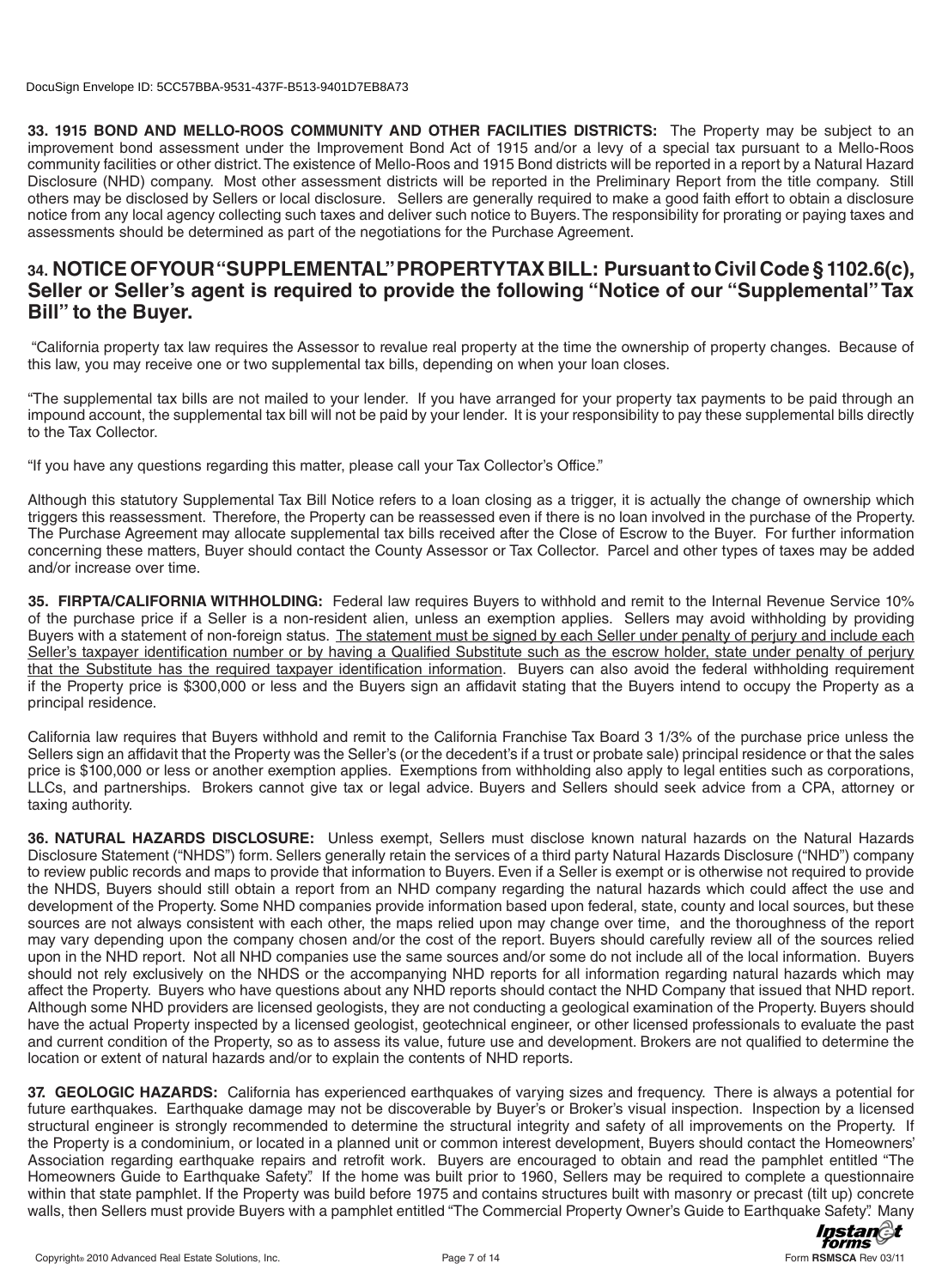areas have a wide range of geologic problems and numerous studies have been made of these conditions. Some of this information is available for review at city and county planning departments. Buyers should review public maps and reports and/or obtain a geologist's inspection report rather than relying solely on the NHDS (see Paragraph 36). Buyers may be able to obtain earthquake insurance; Sellers who agree to provide financing should also consider requiring Buyers to obtain such insurance.

**38. EARTHQUAKE FAULT ZONES AND SEISMIC HAZARD ZONES:** California law requires the delineation and mapping of "Earthquake Fault Zones" along known active faults and "Seismic Hazard Zones". Affected cities and counties must regulate construction projects within these zones. Improvement of affected properties may be subject to the findings of a geological report prepared by a registered California geologist. However, earthquakes and seismic hazards may occur outside designated zones. For further information, Buyers should make independent inquiries of any research company retained by Sellers (see Paragraph 36) or with appropriate government agencies concerning the use and improvement of the Property during the Buyers' inspection period, if any.

**39. FIRE HAZARDS/ZONES:** Fires annually cause the destruction of many properties in California. Due to climate and topography, certain areas have higher risks of fires than others and certain fire hazard zones are reported in the NHDS (see Paragraph 36). Certain types of materials used in home construction create a greater risk of fire than others. However, there is a potential for fires even outside designated zones. For further information, Buyers should contact the local fire department as well as Buyers' insurance agent regarding the risk of fires during Buyers' inspection period, if any.

**40. FLOOD HAZARDS/ZONES:** The National Flood Insurance Program identifies flood plain areas and establishes flood-risk zones within those areas which are shown on the NHDS (see Paragraph 36). That Program mandates flood insurance for properties within high-risk zones if loans are obtained from a federally-regulated financial institution or are insured by any agency of the United States Government. The extent of coverage and costs may vary. However, there is potential for flooding even outside designated zones. For further information, Buyers should consult their lender, insurance agent and/or the Federal Emergency Management Agency (FEMA) during Buyers' inspection period, if any.

**41. ENVIRONMENTAL HAZARDS:** The presence of certain environmental hazards such as lead-based paint and other lead contamination, asbestos, formaldehyde, radon, methane, other gases, fuel oil or chemical storage tanks, contaminated soil or water, hazardous waste, waste disposal sites, electromagnetic fields, nuclear sources, urea formaldehyde, and/or other conditions and materials may adversely affect the Property and may cause health problems to people and animals. Buyers should have qualified experts inspect the Property for existing and potential hazards during Buyer's inspection contingency period. Not all inspectors are licensed and licenses are not available for all types of inspection activities. Buyers and Sellers should also read the pamphlets entitled, "Residential Environmental Hazards; A Guide for Homeowners, Homebuyers, Landlords and Tenants", and "Protect Your Family from Lead in Your Home."

**42. MOLD:** Mold is one type of environmental hazard. The presence of toxic and/or non-toxic mold, fungi, mildew and other organisms (collectively referred to as "Mold") may adversely affect the Property. Current information indicates that some types of Mold may cause severe health problems for certain individuals, but not everyone. Not all Molds are detectable as part of a visual inspection by a Broker or even a professional whole house inspector. It is also possible that the Property could have a hidden Mold problem that is unknown to the Sellers. The only way to provide any reasonable assurance that the Property does not have a Mold or other health hazard problem is to retain the services of an environmental expert to conduct specific tests at the Property. These tests customarily consist of an interior and exterior examination for airborne spores and a carpet test but other procedures may be necessary. Any visible Mold should be professionally evaluated. Brokers have not and cannot verify whether there is or is not any type of health hazard.

All Buyers should consider having a specific Mold test performed by an environmental professional as either a separate investigation or an add-on to their whole house inspection. This is especially necessary if a Buyer has a known problem with Mold and/or if any, of the inspection reports or disclosure documents indicates that there is evidence of past or present moisture, standing water or water intrusion at the property since most Mold thrives on moisture. All inspections, including those to detect Mold, should be completed during Buyers' inspection period. Any waiver or failure on the part of Buyers to complete and obtain all appropriate tests, including those for Mold, is against the Brokers' advice.

**43. UNDERGROUND STORAGE TANKS (UST):** Many homes may have or have had an Underground Storage Tank ("UST") for the fuel oil that fired the Property's furnace or for storage of gasoline or oil. As natural gas became the standard fuel for home furnaces, virtually all of the old furnaces were replaced. However, many UST remain buried on some properties and cannot be detected as part of a visual inspection. The California State Water Resources Control Board regulates all residential USTs in California. The licensing, inspection and regulation of residential USTs is currently not required if the tank is less than 750 gallons and was used for fuel oil only. However, this does not guarantee that any given Property would be exempt from abatement if a UST is discovered. Each municipality has different regulations concerning USTs that may include tank removal and soil cleanup of any toxic material that may have leaked from the UST. For further information contact the Public Work Department, Building Department and/or Fire Department for the Property.

**44. GOVERNMENTAL SERVICES:** Economic and other political factors may impact the cost, nature and extent of available governmental services including but not limited to law enforcement, fire protection, postal service and/or public works. Buyers should investigate the impact that these issues may have on the value, development, use and enjoyment of the Property during their inspection period, if any. Brokers have not verified the issues in Paragraph 44.

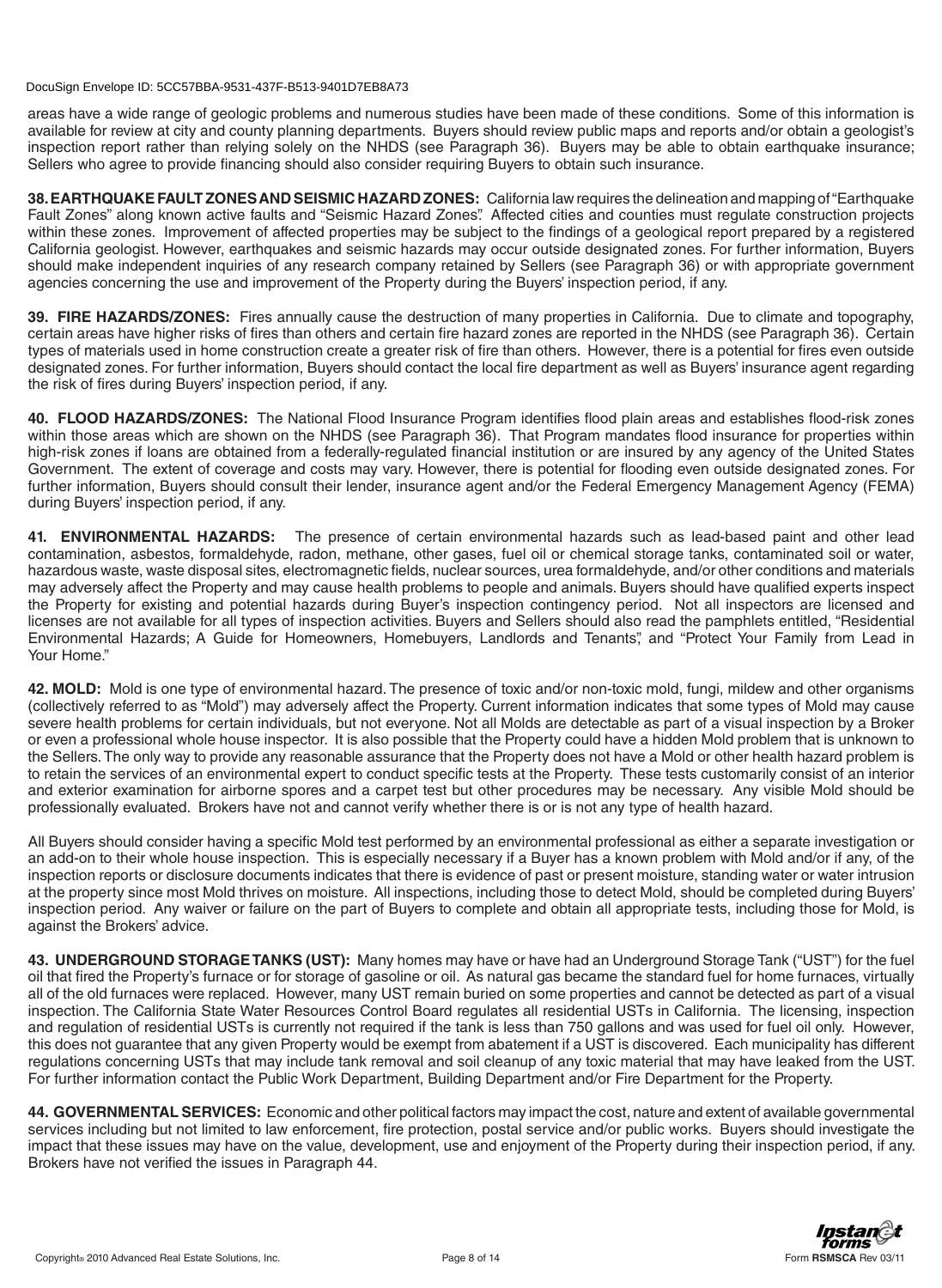**45. SCHOOLS:** The neighborhood school(s) normally serving the Property may not have space available in the current or upcoming school years and some schools may be impacted by busing, overcrowding, financial cutbacks, academic achievement difficulties and/ or other issues. Each school district has its own rules regarding school assignments and these rules may change at any time with little notice. Buyers should thoroughly investigate these and other issues with local school districts during Buyers' inspection period, if any.

**46. NOISE:** Noise levels and types of noise that bother one person may be acceptable to others. These include, but are not limited to, various types of trains, buses, light rail, BART, freeways, nearby industry, neighbors, animals and other causes. The Bay Area is also served by three international airports, several municipal and private airports and Moffett Field. Aircraft fly over virtually all residential areas creating noise levels that vary depending upon the aircraft type, size, altitude, time of flight, weather conditions and on the Property's proximity to flight paths and airports. Local amenities, facilities and services which add to the richness of the community may also produce noise at various times including but not limited to the Shoreline Amphitheater, Paul Masson Winery, Montalvo Center for the Arts, Great America, schools, parks and ball fields. Buyers should visit the Property at various days and times to personally determine noise levels; Buyers should also contact the respective transportation agencies to determine whether potential noise levels are acceptable to Buyers and/or will impact the value, development, use and enjoyment of the Property.

**47. FREEWAYS, HIGHWAYS AND STREETS:** The ability to travel on public roads varies greatly due to construction, weather, traffic congestion, and other factors such as peak travel times. There are a variety of public and private events and venues that can adversely impact travel during these activities and/or the value, development, use and enjoyment of the Property. Buyers should investigate their transportation needs during their inspection period, if any,

**48. TRAINS AND BART:** Cal-Train operates commuter trains from San Jose to San Francisco which run daily through and make various stops in Santa Clara and San Mateo Counties. A Union Pacific train also runs between San Jose and Cupertino several times a week. There are also freight trains which operate at various times of day and night in both counties. The Bay Area Rapid Transit district operates trains in multiple counties. The presence of any type of train, their tracks and/or train stations, may create noise, impact local streets and may also impact the value and desirability of some property. Under regulations issued by the Federal Railroad Administration, these trains must produce a distinct, separate, sequential blast at various grade crossings (where a street crosses the tracks) and whenever a train engineer sees a trespasser near the tracks. To comply with those regulations, Cal-Train has temporarily relocated their horns onto the top of the locomotives which has increased the volume and range of the sound. Cal-Train is attempting to balance neighborhood noise concerns with the required safety regulations. The ultimate impact of any type of train on the Property or Buyers is subjective in nature. Buyers are advised to investigate this issue during their inspection period, if any, to determine the potential impact of any of these issues. For more information, go to http://www.caltrain.org; http://www.bart.gov.

**49. HIGH-SPEED RAIL:** On November 5, 2008, California voters approved Proposition 1A authorizing funding of a high-speed rail transportation system linking various cities in the State. Both the location of the proposed train system and the possible effect that the construction and operation of that system will have on residential areas has been the subject of concern and debate. Some news reports have indicated that, depending upon the location of the high-speed rail system, it may have a negative effect on some properties in the San Francisco Bay Area. It is anticipated that construction is likely to begin as early as 2011. Precisely what impact, if any, the proposed high-speed rail transportation system will have on the Property or Buyers is unknown either before, during or after construction and is subjective in nature. Brokers are not experts in this area and Buyers are advised to satisfy themselves with regard to this issue during their inspection contingency period. The California High-Speed Rail Authority ("Authority") is the entity that is responsible for planning, constructing and operating that high-speed rail system. Buyers can obtain more information about the proposed high-speed rail system by contacting the Authority or online at http://www.cahighspeedrail.ca.gov.

**50. INSURANCE:** Buyers should consult an insurance broker during Buyers' inspection period, if any, to determine the cost of homeowners' insurance, the types of available coverage and any restrictions that the carrier may impose. Some insurance companies may impose conditions such as complying with retrofit requirements, such as installation of safety glass, fireplace spark arrestors and a gas shut-off valve. (The fact that an insurance company may require these repairs does not necessarily mean that a Seller is obligated to make the repairs required by the insurer.) Insurance coverage for certain high fire risk, hillside, oceanfront and brush properties may only be available from the California Fair Plan; coverage may be limited but the cost of this insurance may be increased. Buyer's own insurance agent should be consulted during Buyer's inspection contingency period regarding the availability of coverage under the California Fair Plan and the length of time it may take for processing a California Fair Plan application. Flood insurance may also be required from the National Flood Insurance Program (see Paragraph 40). If the Property is a condominium or part of a common interest development, the Homeowners' Association may provide some insurance coverage for the common area and/or units, but the Homeowners' Association may not provide coverage for the individual units or the homeowners' personal belongings. Buyers should ask for a copy of the Homeowners' Association Insurance Certificate and provide that to their own insurance broker to insure that adequate coverage is provided. Buyers should also consider asking that Sellers order a C.L.U.E. report to provide a 5 year history of past insurance claims on the Property.

Some insurance companies have stopped writing homeowner's insurance policies in California as well as in other states as a result of the increase in Mold claims. Many insurance companies will not write a homeowner's policy on a home that has had any Mold or water intrusion claims within the last five years. Obtaining homeowner's insurance may be difficult, if not more expensive, where either the seller or the buyer has made a mold and/or water intrusion claim within the last five years. Buyers should assure themselves that homeowner's insurance can be obtained on the property during their inspection and/or insurance investigation.

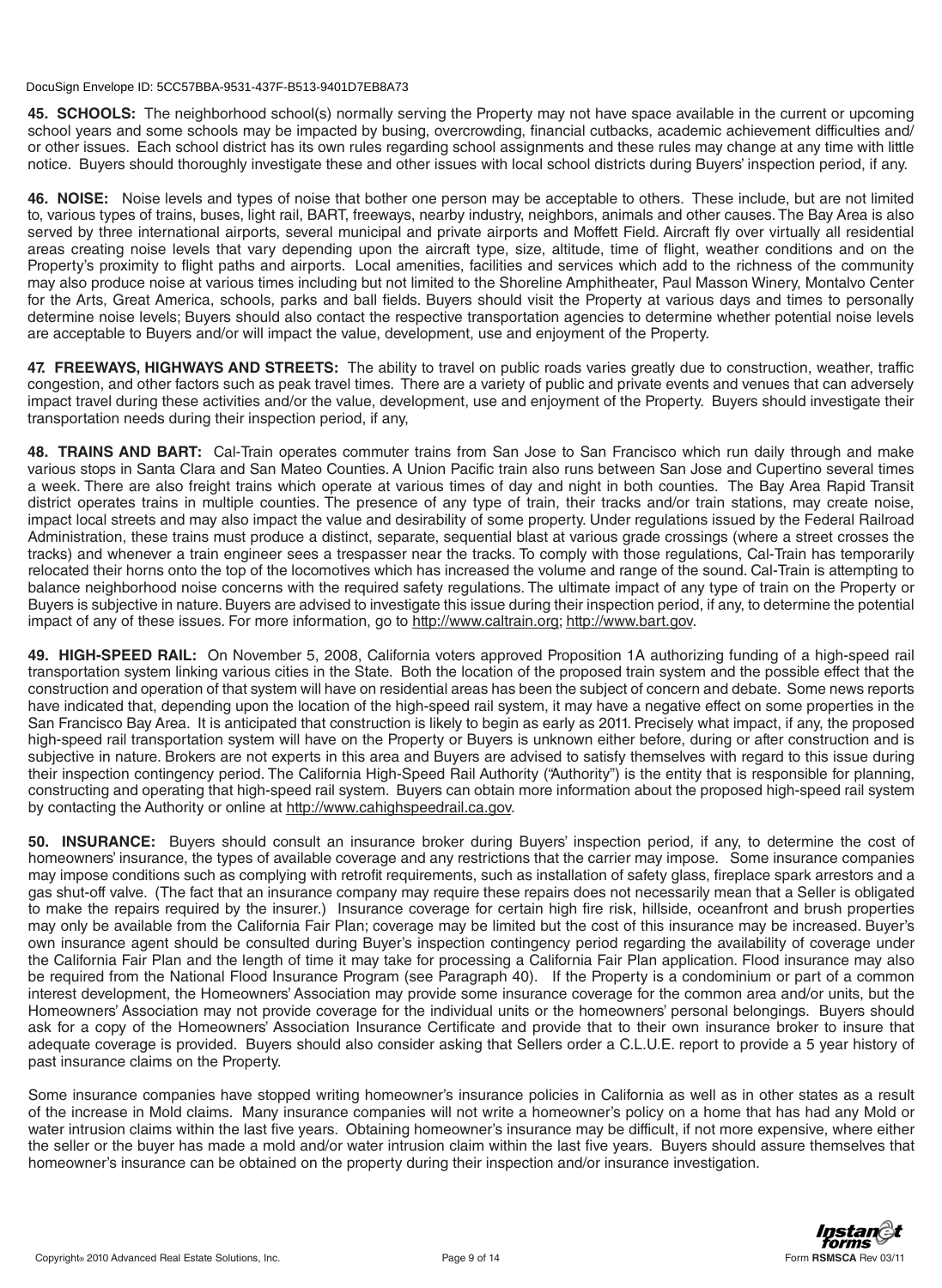**51. HOME WARRANTY:** Buyers and Sellers can purchase home warranty plans covering various systems of the Property both before and after the Close of Escrow. Sellers can obtain coverage for the Property during the listing period. For an additional premium, an upgraded policy providing additional coverage for air conditioning, pool, spa, appliances, well and other features may be purchased. Home Warranties do not cover every aspect of the Property and may not cover pre-existing conditions, upgrades for repairs required by state or federal laws. Buyers should review the availability of various home warranty plans during Buyers' inspection period, if any.

**52. COMMON INTEREST DEVELOPMENTS:** Buyers are advised that if the Property is a condominium, or is located in either a planned unit development or common interest subdivision, there will probably be a Homeowners' Association ("HOA") as well as governing documents that may control the individual Properties and the common area. HOA rules and regulations may limit Buyers' use and enjoyment of the Property. Failure to follow HOA rules and regulations may cause the HOA to impose fines, liens and/or take other legal action against a homeowner. HOA rules may include limitations on interior and exterior unit modifications, including but not limited to design, landscaping, color choices, types of floor and/or wall materials, installation of TV antennae and/or satellite dishes and fencing. HOAs often impose limitations on the ability to rent the Property, use of guest, assigned or restricted parking, noise levels, use of pool, fitness equipment and other common area amenities. HOAs may also regulate having visitors, conducting home businesses, use of storage facilities, number and size of pets, storing RVs, trailers and/or inoperative vehicles, vehicle maintenance activities, use and location of basketball hoops and other sports equipment , placement, size and purpose of signs and other regulations.

Under California law, the Sellers must provide a list of specific documents regarding the operation and financial condition of the HOA to Buyers. Buyers should carefully examine all of these documents and compare the documents received with the list of required disclosures as detailed on the PRDS Request for Homeowner Documents or the California Association of REALTORS® Homeowner Association Information Request forms. If any HOA document(s) are missing, out of date or incomplete, Buyers should send a written request to Sellers asking for the missing documents or a written explanation as to why the document(s) were not provided. Sellers should order the required documents directly from the HOA, using one of the request forms above rather than relying on documents already in Sellers' possession, whether received from any on-line service or outdated documents from an earlier transaction.

Buyers should carefully review the HOA's financial condition including current dues and assessments, as well as pending or contemplated increases. Buyers need to understand that upon becoming part of an HOA makes them financially liable for their proportional share of the HOA's Reserve Account (money set aside for the maintenance, repair, and replacement cost of all the physical components of the common area of the complex). Buyers should compare the amount of money actually set aside in reserve by the HOA verses the amount of money that should have been set aside in reserve. Buyers should retain the services of experts, such as attorneys, accountants or others who specialize in reviewing HOA documents, to determine the adequacy of the reserves and other financial issues relating to the association. Brokers have no expertise in this area.

Many Common Interest Developments have been involved in, are presently involved in or are contemplating litigation regarding the design, construction, maintenance and/or physical condition of all or a part of the Development. Whether or not these lawsuits are successful, litigation is expensive and the cost of such legal actions may seriously impact the adequacy of the HOA reserves as well as the amount of current or future HOA fees and/or special assessments. If the Property has had past, current or is considering litigation in the future, Buyers are advised to seek advice regarding these issues from a qualified real estate attorney during the Buyers' inspection period, if any.

If the HOA provides assigned or allocated parking spaces. Buyers should investigate for themselves whether or not the space is adequate to park the Buyers' vehicle(s) in the assigned space by actually parking in that space. Actual assigned or allocated parking and storage spaces may be in conflict with the spaces described in a Condominium Map or in the Preliminary Report issued by a Title Company. Buyers should confirm that the parking and storage spaces that are actually being transferred to the Buyers are the same ones that are designated in the recorded documents and that those space(s) are acceptable for the Buyers' intended needs and uses.

**53. PRIVATE TRANSFER FEE:** Sellers must disclose the existence of any Private Transfer Fee required in CC&Rs, deeds or other recorded documents. That disclosure must include the amount of the fee required, a description of how the fee is calculated, the entity that is to be paid the fee, the purposes for which the fee will be used, and the date or circumstances under which the obligation to pay the transfer fee expires, if any. Since a Seller may or may not have actual awareness of the existence of a Private Transfer Fee, Buyers should carefully examine any and all title documents to determine this issue.

**54. NON-CONFIDENTIALITY OF OFFERS:** Sellers or Sellers' representatives may not treat the existence, terms or conditions of any Buyers offer as confidential unless confidentiality is required by law, regulation, or a confidentiality agreement between the parties. Sellers and Buyers should carefully consider the relative need, value, advantage and disadvantage of requiring the execution of a confidentiality agreement as a precondition to submittal of an offer in consultation with a real estate attorney early enough in time for the attorney to prepare a satisfactory confidentiality agreement (if any) and for it to be delivered to Broker prior to presentation of Buyers' offer.

**55. LIQUIDATED DAMAGES:** A liquidated damages clause enables Buyers and Sellers to set a cap on the maximum amount of damages that Sellers may recover if Buyers breach the Purchase Contract. The liquidated damages clause in a real property Purchase Contract needs to be separately initialed by both parties to be enforceable. For any deposit(s) put into escrow after the initial deposit to be subject to the liquidated damages clause, there must be a separately signed or initialed agreement made at the time of the subsequent deposit(s). If the Property contains 1 to 4 residential units, one of which the Buyers intend to occupy, California Civil Code §1675 limits the amount of deposit that is subject to the liquidated damages clause to a maximum of 3% of the purchase price. Even if

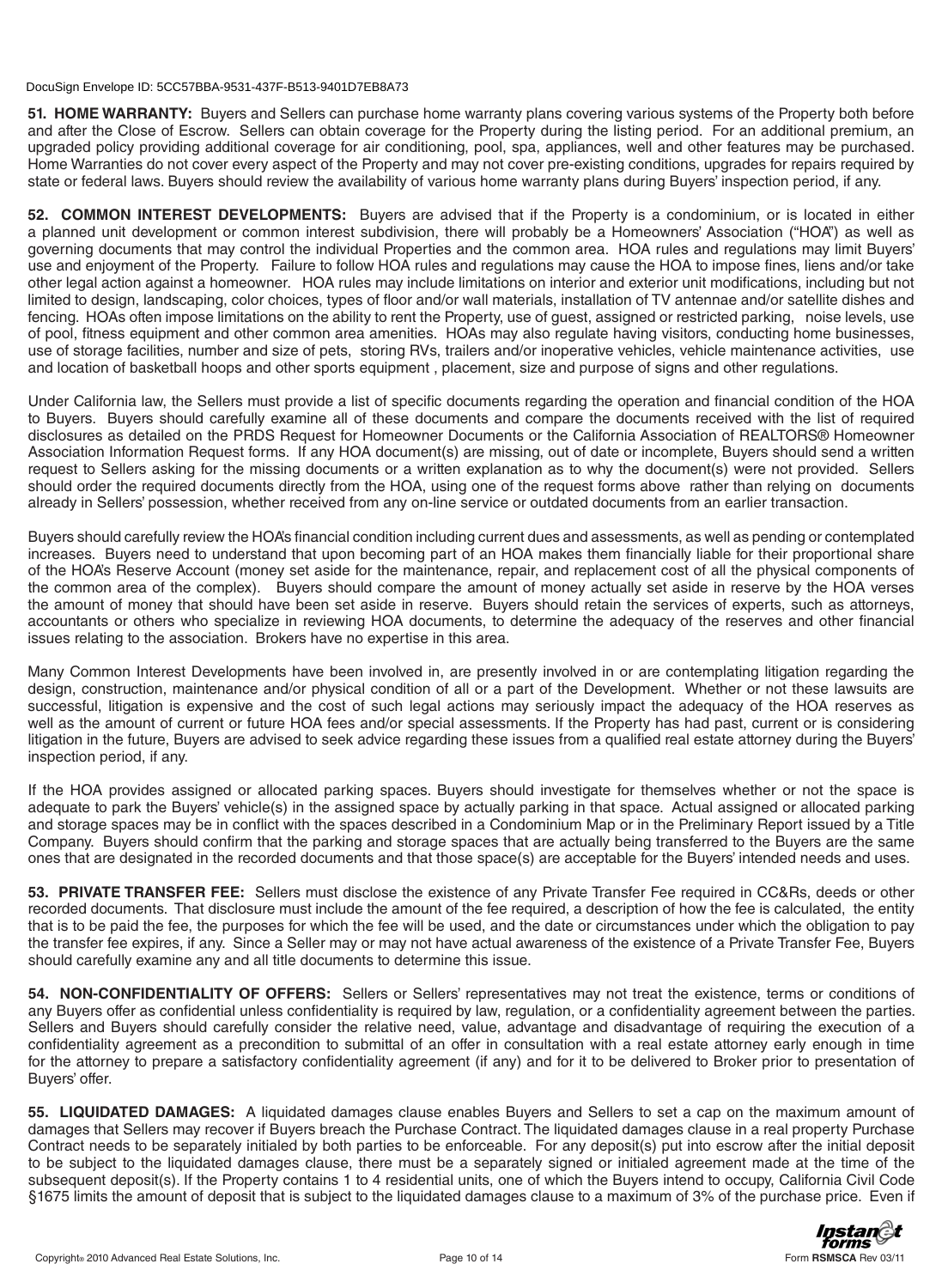Buyers and Sellers agree to include liquidated damages in the Purchase Contract and there is a breach of contract by the Buyers, the deposit will generally not be released by the escrow holder without mutually consistent written instructions from the Buyers and Sellers or a decision by a judge or arbitrator. Buyers and Sellers must decide on their own, or with the advice of legal counsel, whether to agree to a liquidated damages clause. Brokers cannot give legal advice regarding these matters.

**56. MEDIATION:** Mediation is a form of dispute resolution which involves hiring a neutral third party (the "Mediator") to facilitate informal discussions and negotiations with the goal of reaching a settlement of the dispute; the Mediator does not determine who is right or who is wrong. The Parties involved in the Mediation generally share in the cost of this confidential, non-binding process. If no settlement agreement is reached, either Party may pursue further legal action as provided in the Purchase Contract. A Party's failure or refusal to mediate before resorting to arbitration or judicial action may result in that Party losing the right to recover their attorney's fees even if he or she prevails. Which Parties should be involved in Mediation and/or who should serve as the Mediator are issues that need to be determined by an attorney. Brokers are not qualified to represent Buyers or Sellers in resolving disputes through mediation since Brokers cannot give legal advice to Buyers and/or Sellers.

**57. ARBITRATION:** Arbitration is a form of dispute resolution which involves hiring a neutral third party (the "Arbitrator") to render a formal decision as to who is right and/or what damages, if any, should be paid. Arbitration may be faster and less expensive than resolving disputes by litigation in court. The rules are usually less formal than in court; it is a private process that is not of public record however the arbitration process is best handled by attorneys who understand these issues. By agreeing to Arbitration the Parties give up their rights to a jury trial and appeal. Arbitrations decisions have been upheld even when Arbitrators have made a mistake as to the law or the facts of the case. If Parties agree to include an arbitration provision in their real property agreement(s), then any dispute arising out of those agreements (with some limited exceptions) must be submitted to binding arbitration. Buyers and Sellers must decide on their own, or with the advice of legal counsel, whether or not to agree to arbitration.

The Purchase Contract does not obligate the Brokers to participate in Arbitration even if Buyers and Sellers agree to use that forum; however, Broker may have the option to voluntarily agree to participate in Arbitration. Brokers cannot give legal advice regarding these matters to Buyers and/or Sellers.

**58. LEGAL ACTION:** Sellers should disclose to Buyers any known claim or legal action (litigation or arbitration) which affects the title or use of the Property, whether or not that claim or legal action is resolved. Buyers should consult with their attorney regarding the affect that any disclosed claim or legal action may have on the value, development, use and enjoyment of the Property.

# **REGIONAL ISSUES**

**59. LITIGATION BY OR AGAINST A CITY, COUNTY OR GOVERNMENTAL AGENCY:** Buyer should investigate whether there is any pending litigation or administrative claim that may affect the value, development, use and/or enjoyment of the property and/or impact the ability of the local community to provide necessary services. Check appropriate website.

**60. COASTAL CONDITIONS:** Property located near any coast lines may be subject to frequent strong winds, wind-driven rain, fog, salty sea air and mist, and direct sunlight, any of which, alone or in combination, can impact the condition of the land as well as prematurely age structures and personal property items exposed to the elements. Erosion, warping and cracking of surfaces, failed seals on dualpaned windows, loss of roof shingles, and water intrusion, among other problems, are not uncommon and thus coastal properties require regular, thorough maintenance. Buyers should investigate these conditions as well as the cost of increased maintenance and repairs that may be needed for any Property located in coastal areas.

The foghorn located at the El Granada breakwater is audible at times and at various sound levels in adjacent coastal communities, depending upon weather conditions and proximity.

California Emergency Management Agency (Cal EMA) and the California Geological Survey (CGS) have released California Tsunami Inundation Maps covering areas along about 50% of the state's coastline, and including 100% of the San Francisco Bay Area. Buyers should investigate local emergency preparedness and potential tsunami hazards by going to the following websites: www.myhazards.calema.ca.gov and www.consrv.ca.gov/cgs.

**61. SAN FRANCISCO BAY REGULATIONS:** The San Francisco Bay Conservation and Development Commission ("BCDC") is charged with the responsibility of restoring Bay wetlands and marshes, preventing wetlands and mudflats from being filled, and supporting the continued and productive use of salt ponds. Properties abutting San Francisco Bay, its tidelands and marshes, may be subject to the jurisdiction of the BCDC which may limit building, and impose other requirements on property owners. Buyers of such property should contact BCDC at (415) 352-3600 for additional information.

**62. BAY FILL:** Some properties that are built on bay fill have experienced salt leaching from the soil, through the concrete and corroding the iron rebar in the foundations. Buyers of Property built on bay fill should investigate this issue with appropriate professionals.

**63. AGRICULTURAL AREAS:** Agricultural enterprises occasionally produce dust, noise and odors and utilize airborne fertilizers and pest control products which, depending on weather and other conditions, proximity and manner of application, may affect the environment and/or surrounding residential areas.

**64. GOLF COURSES:** There are several golf courses in San Mateo and Santa Clara Counties. Property located near a golf course<br>may be affected by errant golf balls, noise, lighting or other problems that Buyers should inves may be affected by errant golf balls, noise, lighting or other problems that Buyers should investigate.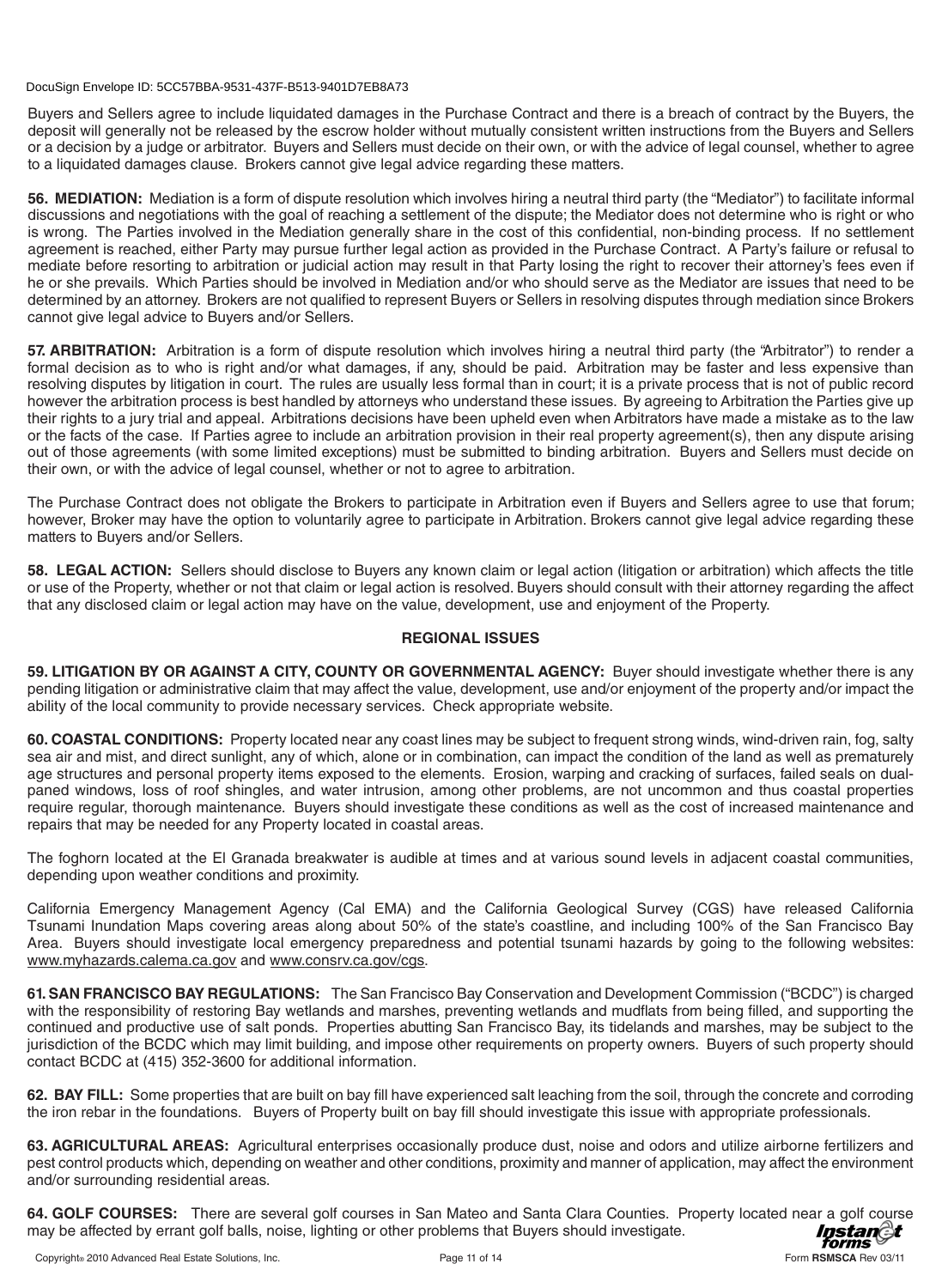**65. LOCAL OPTION DISCLOSURES:** Cities and counties can enact "Local Option" Disclosures which require Sellers to disclose issues of local concern on a specifically required Disclosure Form. The Cities of Pacifica, Millbrae, South San Francisco and San Bruno have enacted ordinances requiring separate disclosures about noise generated by airports and aircraft. Sellers in the unincorporated areas of Santa Clara County are required to disclose specific information about that County's "right-to-farm" ordinance, the private well inspection disclosure ordinance, whether or not the Property is subject to a contract pursuant to the California Land Conservation Act of 1965 ("Williamson Act"), and/or whether the Property is subject to an open space easement agreement. Although Brokers may provide the Local Option Disclosure form to Sellers and Buyers, only the Seller is to complete the questions contained in a Local Option Disclosure form.

## **LOCAL SAN MATEO COUNTY ISSUES**

**66. BELMONT SMOKING ORDINANCE:** The City of Belmont has enacted an ordinance to regulate nonconsensual exposure to secondhand smoke which is considered a nuisance and a potential trespass. Pursuant to Belmont City Code Chapter 20.5 (Regulation of Smoking), smoking is prohibited in a number of areas, including but not limited to multi-unit residences that share at least one common floor or ceiling with another such unit as well as indoor and outdoor common areas. For more information about the smoking ban or other issues which impact property located in Belmont got to http://www.belmont.gov.

**67. DALY CITY 3R REPORT:** Daly City requires Sellers of residential property of 1 to 3 units to obtain a report of the residential building record ("3-R Report") which must be provided to Buyers. The 3-R Report is prepared by the Daly City Building Division from its historical records only and is not based upon an actual inspection of the Property. The information in the 3-R Report may not be accurate or complete for various reasons. Although most of the City's records are computerized, many records were originally handwritten and incomplete. It is possible that errors could have occurred when the information was transferred from the original documents and these errors might be repeated in subsequent 3-R Reports. However, the 3-R Report does contain useful information.

Buyers of residential property of 1 to 3 units in Daly City should not rely solely on the permit information contained in 3-R Reports. Some properties may have rooms, additions, structures or decks where there is no record of a permit ever having been issued for their construction. Such improvements may or may not have been built with a permit and/or officially finaled. If an improvement was constructed without all necessary permits and/or not in compliance with building codes, the City may require the owner to remove it or legalize it at a substantial cost. Buyers should independently confirm the information contained in a 3-R Report during their inspection period, if any, including engaging the services of a qualified contractor, architect or other professional(s) to verify the information in the 3-R Report. For additional information or to request a 3-R Report, contact the Daly City Building Division, 333 90th Street, Daly City, California 94015-1895; Telephone (650) 991-8061. See also Paragraphs 26 and 27 of this Advisory.

**68. HALF MOON BAY PENDING LITIGATION:** The City of Half Moon Bay recently settled litigation resulting in a substantial payment obligation on behalf of the City. Buyer should investigate if this litigation impacts the value, development, use and/or enjoyment of the property and/or impacts the ability of Half Moon Bay to provide necessary services.

**69. HILLSBOROUGH ORDINANCES:** The Town of Hillsborough Municipal Code requires Sellers of real property to provide Buyers with a Statement of Compliance regarding proper installation of Spark Arrester(s), Smoke Detectors and Address Number Visibility. Buyers of property located in Hillsborough should not close escrow without receiving the Seller's Statement of Compliance form.

The Town of Hillsborough Municipal Code 5.12.050 requires the issuance of a permit for possession and use of home alarm systems. These permits cannot be assigned to the Buyer as part of the sale of residential property. Buyers who are acquiring property in Hillsborough which is already equipped with a home alarm system or who intend to install a home alarm system must secure a new permit. Permit applications can be obtained at the Hillsborough Town Hall at 1600 Floribunda Avenue. For more information about the home alarm permit requirements and/or other requirements for property located in Hillsborough, go to the following website: http://www.hillsborough.net.

**70. MILLBRAE FIRE SPRINKLER AND ILLUMINATED ADDRESS NUMBER ORDINANCES:** The Millbrae Municipal Code requires that, in addition to complying with the State of California Smoke Detector law, fire sprinklers must be installed in the garage of any building or structure, including one or two family dwellings, when any addition, alteration or repair of the structure or building (with the exception of repairs to the exterior only) which requires a building permit is estimated to cost in excess of \$1,000.

The Millbrae Municipal Code also requires that all building addresses must be visible and legible from the street or road in front of the property and the addresses must be either internally or externally illuminated.

**71. PORTOLA VALLEY RESIDENTIAL DATA REPORT AND HISTORIC PRESERVATION:** The Town of Portola Valley requires Sellers to provide Buyers with a Residential Data Report from the Town listing the regularly authorized use, occupancy and zoning classification of the Property. The information in the Residential Data Report is from historical records only and is not based upon an actual inspection of the Property. The Residential Data Report may not be accurate or complete for various reasons. It is possible that errors could have occurred when the information was transferred from the original documents and these errors might be repeated in subsequent reports. However, these reports contain useful information regarding the permits that are of record with the Town.

Buyers should independently confirm the information in the Residential Data Report during their inspection period, if any, including engaging the services of a qualified contractor, architect or other construction professional(s) to verify the information in the Residential

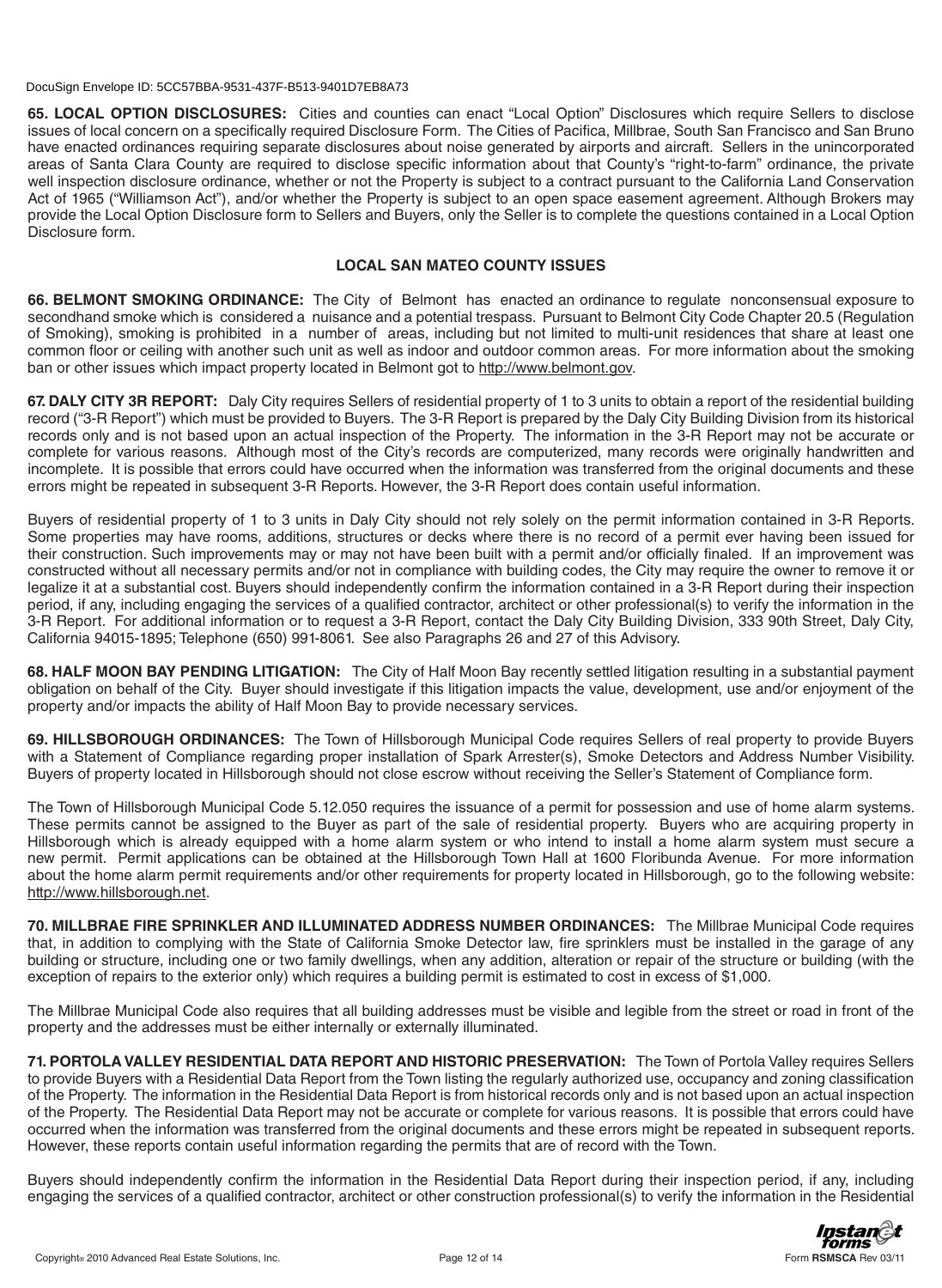Data Report. For additional information or to request a Residential Data Report, go to the Town of Portola Valley's offices located at 765 Portola Road, Portola Valley, California 94028. For additional information, call (650) 851-1701. See also Paragraphs 26 and 27 of this Advisory.

**72. REDWOOD SHORES:** Redwood Shores is a master-planned community. Property located in Redwood Shores may be subject to multiple homeowners' associations. For more information about Redwood Shores, contact the managing agent for the Redwood Shores Owners' Association at the Manor Association (650) 637-1616 or go to the following website: http://www.RSOA.info. The Redwood Shores Community Association is a social and community advocacy organization which can be contacted at the following website: http://www.RSCA.org.

**73. SAN MATEO CITY SUPPLEMENTAL FLOOD ZONE DISCLOSURE:** The Federal Emergency Management Agency ("FEMA") has been investigating the possibility of expanding the flood hazard area designations for the City of San Mateo. FEMA has indicated that the new Final Map should be published at some point in 2010. On July 13, 2009, the City Council for the City of San Mateo approved the formation of the South Bayfront Flood Control Facilities Assessment District to create a funding source for improvement of the City's levees. Buyer is advised to investigate this issue with the City of San Mateo, a third party provider of Natural Hazard Disclosure Statements and/or their own insurance broker to determine the possible ramifications of such an expansion of the flood designation on their use and enjoyment of the Property. For questions or concerns related to the South Bayfront Flood Control Facilities Assessment District, flood insurance, any FEMA related topics, and/or any other regulations which might impact property located in the City of San Mateo, contact the City Offices at (650) 522-7327 or go to the following website: http://www.cityofsanmateo.org.

# **LOCAL SANTA CLARA COUNTY ISSUES**

**74. COUNTY SMOKING ORDINANCE:** Santa Clara County has enacted an ordinance regulating smoking pollution in multi-unit residences in the unincorporated areas of the County, by prohibiting smoking in common areas (except designated smoking areas), all units within multi-unit residences, and within thirty (30) feet of any enclosed, nonsmoking area of a multi-unit residence, and requiring certain lease terms for future lease agreements. For more information as to the effect of this ordinance, Buyers should go to the County website at http://www.sccgov.org.

**75. STEVENS CREEK SCHOOL:** On March 31, 2009, the Environmental Protection Agency ("EPA") announced that it would be assessing the outdoor air quality of 62 schools across the nation due to their proximity to industrial facilities. Stevens Creek Elementary School is one of the schools listed by the EPA for that monitoring program. The school is located approximately two miles from the Lehigh Southwest Cement and Limestone Quarry on Stevens Creek Boulevard. For more information about the EPA air quality school monitoring program, Buyers should check the EPA website at http://www.epa.gov/schoolair.

**76. CUPERTINO:** In September, 2010, the Bay Area Air Quality Management District set up a mobile air-monitoring station at Monta Vista Park to measure levels of alleged air pollutants in the neighborhood such as ozone, sulfur dioxide, particulate matter and various metals. The results of this testing will be reported on the air district's website: http://www.baaqmd.gov/. Broker has not and will not investigate, verify and/or refute claims by some local citizens of air, water and soil contamination.

**77. TOWN OF LOS ALTOS HILLS:** The Town of Los Altos Hills has established standards for roads; the Town has compiled a list of private streets. Private streets can be converted to public streets under specified conditions. Buyers should investigate to determine if any given street is public or private or whether any given private street can be dedicated to the Town. For information about this or any other issues affecting property in the Town of Los Altos Hills, go to the following website: http://www.losaltoshills.ca.gov.

**78. CITY OF SUNNYVALE:** The City of Sunnyvale has enacted an ordinance which requires storm water run-off management by owners of certain types of buildings. This ordinance may impact some common interest developments which may trigger a point of sale disclosure by the Homeowners' Association. Sellers and Buyers should investigate whether or not the ordinance is applicable and its impact, if any, on the Property. For further information go to http://www.sunnyvale.ca.gov.

## **COUNTY AND MUNICIPAL WEBSITES:**

County and municipal websites can be a useful source of information about their communities including, but not limited to, representatives, services, ordinances, demographics and local news. These websites may also have links to other resources such as other governmental agencies, non-profit community based organizations, and for-profit entities. While these links are provided for your convenience in accessing the information you seek, this Advisory does not warrant or guarantee the accuracy of the information provided by these sites and resources.

## **COUNTY OF SAN MATEO:** http://www.co.sanmateo.ca.us/ **COUNTY OF SANTA CLARA:** http://www.sccgov.org

# **CITIES AND TOWNS WITHIN SAN MATEO COUNTY: CITIES AND TOWNS WITHIN SANTA CLARA COUNTY:**

City of Belmont: http://www.belmont.gov/ City of Cupertino: http://www.cupertino.org/ Township of Broadmoor: website unknown City of Los Altos: http://www.ci.los-altos.ca.us/

Town of Atherton: http://www.ci.atherton.ca.us/ City of Campbell: http://www.ci.campbell.ca.us/ City of Brisbane: http://www.ci.brisbane.ca.us/ City of Gilroy: http://www.cityofgilroy.org/cityofgilroy/ City of Burlingame: http://www.burlingame.org/ Town of Los Altos Hills: http://www.losaltoshills.ca.gov/ *Instan*